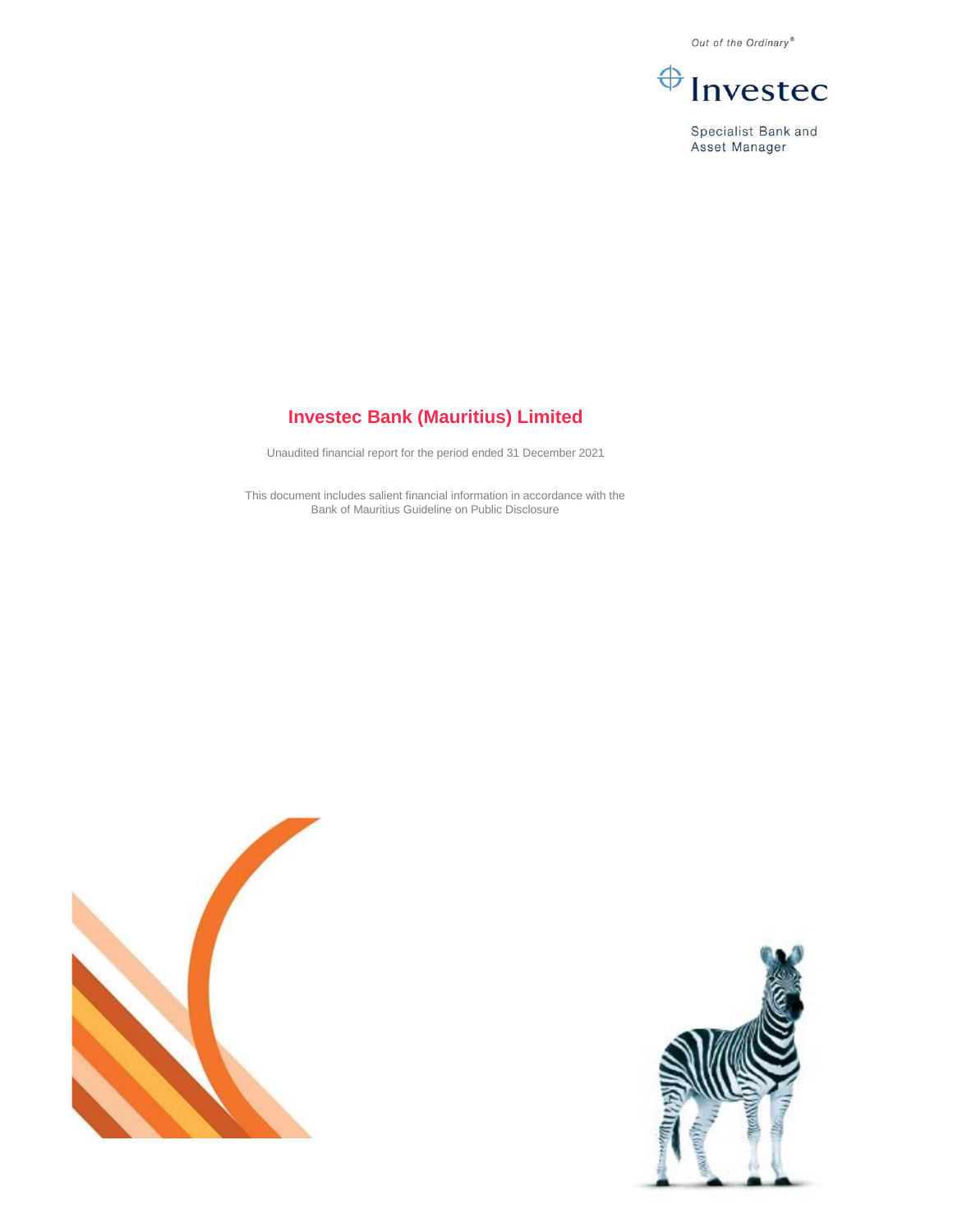

# **Unaudited financial report for the period ended 31 December 2021**

The unaudited financial report for the period ended 31 December 2021 has been prepared in accordance with the Bank of Mauritius Guideline on Public Disclosure of Information. The annexed unaudited report including the explanatory notes are in conformity with International Financial Reporting Standards (IFRS).

# **An overview of the group's performance**

- Net interest income increased by 3% from US\$23.7 million for the period ended 31 December 2020 to US\$24.4 million for the period ended 31 December 2021 as a result of an increase in the loan book.
- Net fee and commission income increased from US\$4.7 million for the period ended 31 December 2020 to US\$8.7 million for the period 31 December 2021 mainly due to higher levels of deal activity.
- Expected credit losses of US\$1.0 million were reversed for the period under review, mainly due to the settlement of nonperforming loans, compared to a charge of US\$1.7 million for the comparative period.
- Operating costs increased by 3% from US\$8.8 million for the period ended 31 December 2020 to US\$9.0 million for the period ended 31 December 2021. The cost-to-income ratio remains low at 27%.

Profit after tax increased by 42% from US\$16.7 million for the period ended 31 December 2020 to US\$23.7 million for the period ended 31 December 2021 mainly due to higher fee income and the reversal of expected credit loss.

Loans and advances to customers increased by 18% to US\$1,046 million while external deposits increased by 16% to US\$1,143 million during the period ended 31 December 2021.

The group remains well capitalised with a capital adequacy ratio of 28.5% as at 31 December 2021.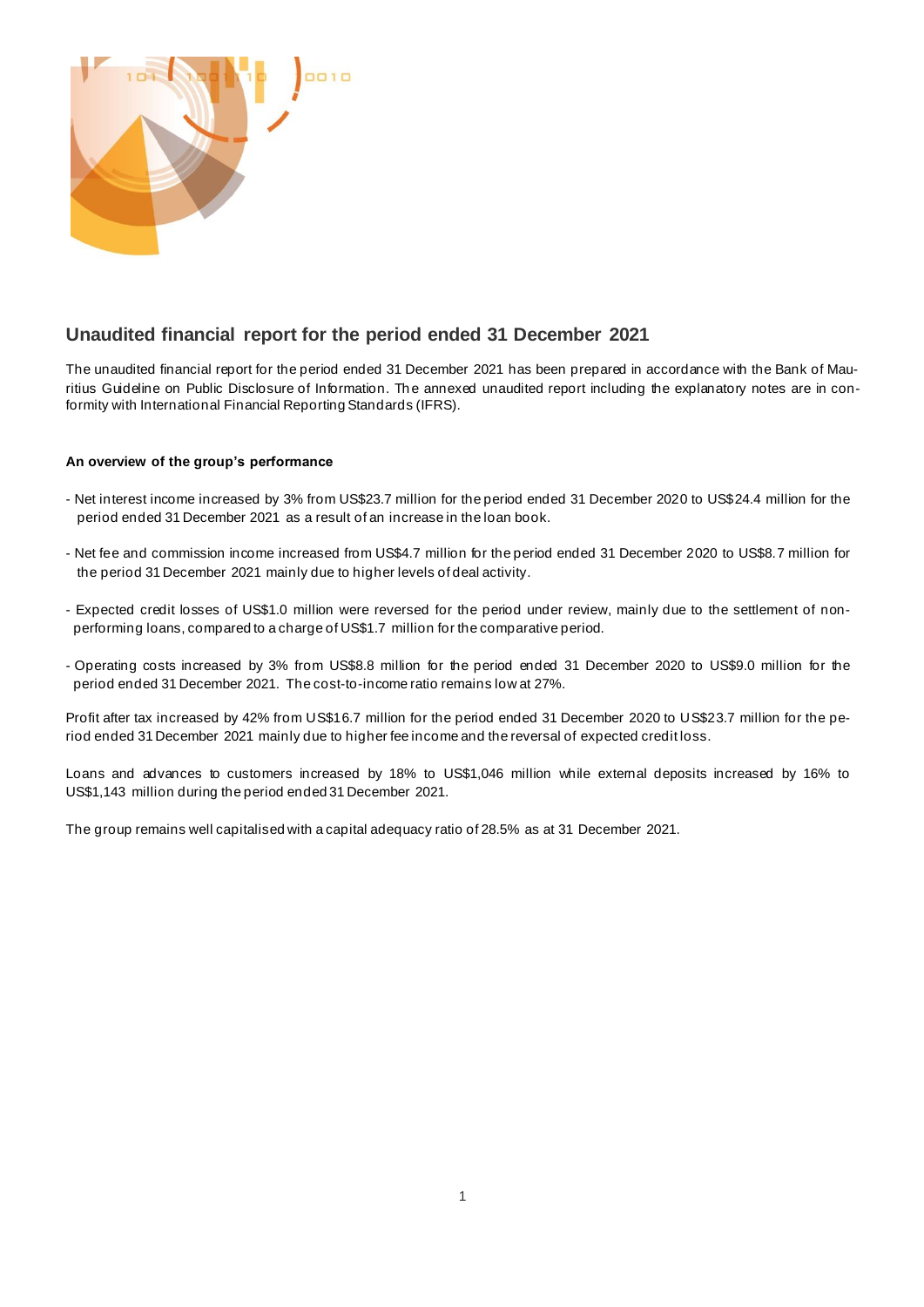

### **Related party transactions, policies and practices**

The bank adheres to the Bank of Mauritius Guideline on Related Party Transactions. All transactions with a related party are carried out on terms and conditions that were at least as favourable to the bank as the market conditions prevailing for prime clients at that time.

The conduct review committee, which consists of three non-executive directors, approves, reviews and monitors the related party transactions. The committee meets at least once every quarter to review all the related party transactions. After each meeting the matters approved and reviewed by the conduct review committee are reported to the board of directors. The bank reports on the proceedings of the conduct review committee during the year to the Bank of Mauritius on a yearly basis.

At 31 December 2021, the total on- and off-balance sheet credit exposure to related parties amounted to US\$53.9 million (31 March 2021 – US\$192.3 million) representing 2.9% of the bank's total exposure (31 March 2021 – 11.3%). The credit exposure to the six related parties with the highest exposure amounted to US\$53.8 million (31 March 2021 – US\$192.3 million) representing 13.8% (31 March 2021 – 52.2%) of Tier 1 Capital.

All related party transactions were within the regulatory limits as recommended in the abovementioned guideline.

### **Risk management**

In the ordinary course of business operations, the bank is exposed to a number of risks, including credit, market, liquidity, operational, legal and reputation risk. Various committees and forums have been set up to measure, monitor and mitigate these risks.

### **Operating environment**

The operating environment during the period under review improved and resulted in higher activity levels compared to the period ended 31 December 2020. Easing of the sanitary restrictions worldwide as a result of a higher vaccine coverage and the emergence of Omnicron, a more contagious but less severe variant, is encouraging. The bank's operating income before expected credit losses has increased by 15%. The bank expects its asset base and operating income to continue growing over the next quarter.



Lourens van Rensburg **Chairman Board of directors**

Dated: 15 February 2022



Pierre de Chasteigner du Mée **Director**

Mfaron

Grant Michael Parsons **Chief executive officer/Director**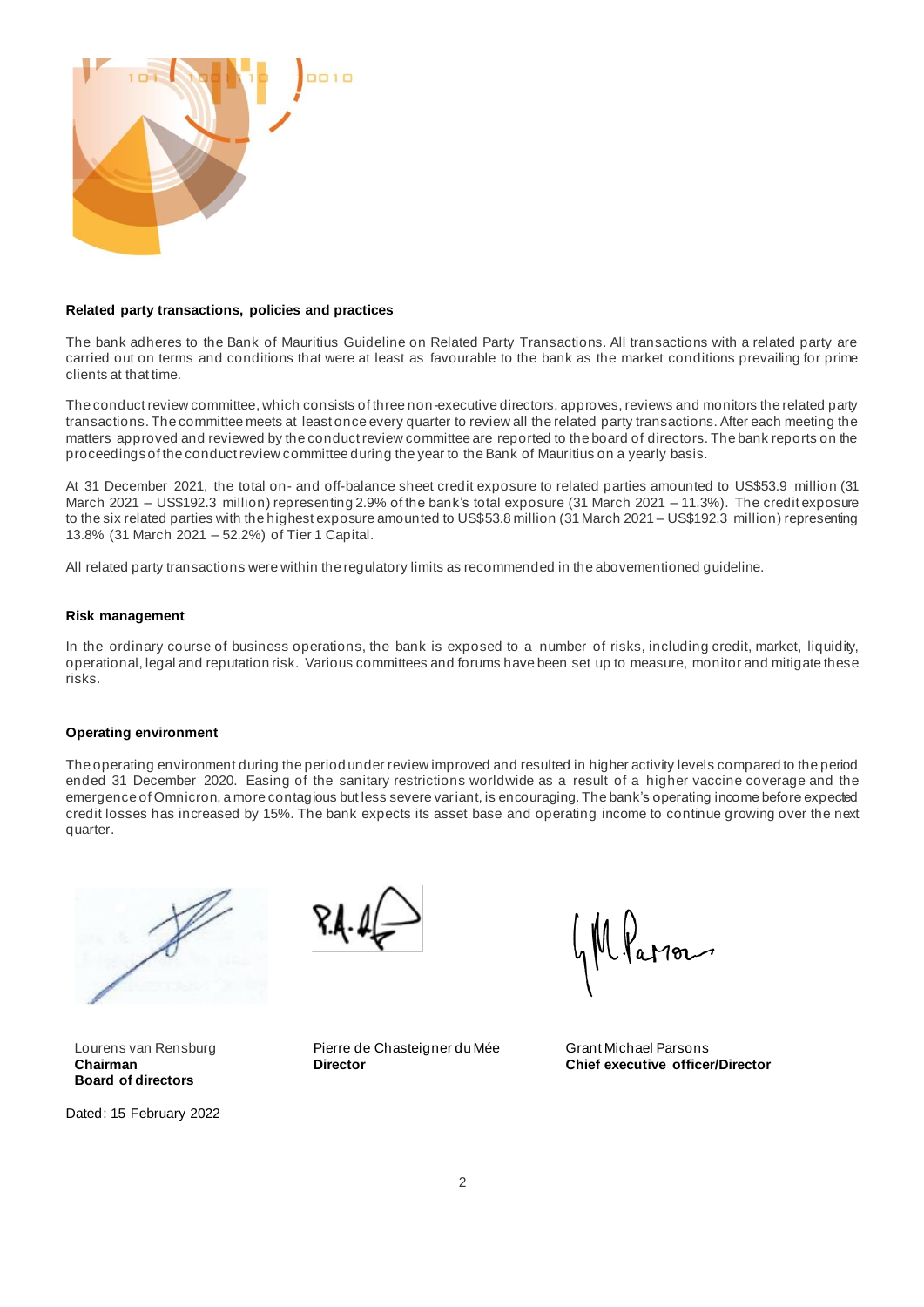

### **Balance sheets**

| 31 December 2021<br>35,469<br>601,784 | Group<br>31 March 2021<br>20,367                                                                                         | 31 December 2020                                                                                           | 31 December 2021                                                                                  | <b>Bank</b><br>31 March 2021                                                                                  | 31 December 2020                                                                             |
|---------------------------------------|--------------------------------------------------------------------------------------------------------------------------|------------------------------------------------------------------------------------------------------------|---------------------------------------------------------------------------------------------------|---------------------------------------------------------------------------------------------------------------|----------------------------------------------------------------------------------------------|
|                                       |                                                                                                                          |                                                                                                            |                                                                                                   |                                                                                                               |                                                                                              |
|                                       |                                                                                                                          |                                                                                                            |                                                                                                   |                                                                                                               |                                                                                              |
|                                       |                                                                                                                          |                                                                                                            |                                                                                                   |                                                                                                               |                                                                                              |
|                                       |                                                                                                                          | 19,526                                                                                                     | 35,469                                                                                            | 20,367                                                                                                        | 19,526                                                                                       |
|                                       | 610,979                                                                                                                  | 611,622                                                                                                    | 601,784                                                                                           | 610,979                                                                                                       | 611,622                                                                                      |
|                                       | 100,004                                                                                                                  | 104,997                                                                                                    | 124,993                                                                                           | 100,004                                                                                                       | 104,997                                                                                      |
| 32,818                                | 33,637                                                                                                                   | 33,274                                                                                                     | 32,818                                                                                            | 33,637                                                                                                        | 33,274                                                                                       |
| 19,921                                | 19,960                                                                                                                   | 19,965                                                                                                     | 19,921                                                                                            | 19,960                                                                                                        | 19,965                                                                                       |
| 1,254                                 | 1,604                                                                                                                    | 970                                                                                                        | 1,254                                                                                             | 1,604                                                                                                         | 970                                                                                          |
| 3,813                                 | 2,663                                                                                                                    | 2.603                                                                                                      | 3,813                                                                                             | 2,663                                                                                                         | 2,603                                                                                        |
| 1,046,051                             | 883,832                                                                                                                  | 820,869                                                                                                    | 1,046,051                                                                                         | 883,832                                                                                                       | 820,869                                                                                      |
| 1,885                                 | 2,130                                                                                                                    | 2,151                                                                                                      | 1,885                                                                                             | 2,130                                                                                                         | 2,151                                                                                        |
| 498                                   | 498                                                                                                                      | 421                                                                                                        | 498                                                                                               | 498                                                                                                           | 421                                                                                          |
|                                       | 256                                                                                                                      |                                                                                                            |                                                                                                   | 256                                                                                                           |                                                                                              |
|                                       |                                                                                                                          |                                                                                                            |                                                                                                   |                                                                                                               | 4,820                                                                                        |
| 468                                   | 962                                                                                                                      | 839                                                                                                        | 465                                                                                               | 958                                                                                                           | 835                                                                                          |
|                                       |                                                                                                                          | 3,538                                                                                                      |                                                                                                   | 1,853                                                                                                         | 3,599                                                                                        |
|                                       |                                                                                                                          |                                                                                                            | 467                                                                                               | 467                                                                                                           | 467                                                                                          |
| 1,874,916                             | 1,698,411                                                                                                                | 1,625,764                                                                                                  | 1,875,256                                                                                         | 1,698,733                                                                                                     | 1,626,119                                                                                    |
|                                       |                                                                                                                          |                                                                                                            |                                                                                                   |                                                                                                               |                                                                                              |
|                                       |                                                                                                                          |                                                                                                            |                                                                                                   |                                                                                                               |                                                                                              |
|                                       |                                                                                                                          |                                                                                                            |                                                                                                   |                                                                                                               | 12,016                                                                                       |
|                                       |                                                                                                                          |                                                                                                            |                                                                                                   |                                                                                                               | 909,118                                                                                      |
|                                       |                                                                                                                          |                                                                                                            |                                                                                                   |                                                                                                               | 264,890                                                                                      |
|                                       |                                                                                                                          |                                                                                                            |                                                                                                   |                                                                                                               | 27,229                                                                                       |
|                                       |                                                                                                                          |                                                                                                            |                                                                                                   |                                                                                                               |                                                                                              |
|                                       |                                                                                                                          |                                                                                                            |                                                                                                   |                                                                                                               | 9,074                                                                                        |
|                                       |                                                                                                                          |                                                                                                            |                                                                                                   |                                                                                                               | 1,222,326                                                                                    |
|                                       |                                                                                                                          |                                                                                                            |                                                                                                   |                                                                                                               |                                                                                              |
| 56.478                                | 56,478                                                                                                                   | 56.478                                                                                                     | 56,478                                                                                            | 56.478                                                                                                        | 56.478                                                                                       |
|                                       |                                                                                                                          |                                                                                                            |                                                                                                   |                                                                                                               | 71,201                                                                                       |
| 303,517                               | 282,704                                                                                                                  | 277,448                                                                                                    | 301,606                                                                                           | 281,301                                                                                                       | 276,114                                                                                      |
| 434,000                               | 410,017                                                                                                                  | 405,127                                                                                                    | 432,089                                                                                           | 408,614                                                                                                       | 403,793                                                                                      |
|                                       |                                                                                                                          |                                                                                                            |                                                                                                   |                                                                                                               | 1,626,119                                                                                    |
|                                       | 124,993<br>4,661<br>1,301<br>4,175<br>1,143,389<br>259,251<br>26,308<br>788<br>7.005<br>1,440,916<br>74,005<br>1,874,916 | 19,684<br>1,835<br>4,665<br>986,918<br>262,027<br>26,480<br>4<br>8,300<br>1,288,394<br>70,835<br>1,698,411 | 4,988<br>12,016<br>907,310<br>264,890<br>27,229<br>6<br>9.185<br>1,220,636<br>71,201<br>1,625,764 | 4,467<br>1,370<br>4,175<br>1,145,750<br>259,251<br>26,308<br>782<br>6,902<br>1,443,168<br>74,005<br>1,875,256 | 19,525<br>4,665<br>988,793<br>262,027<br>26,480<br>8.154<br>1,290,119<br>70,835<br>1,698,733 |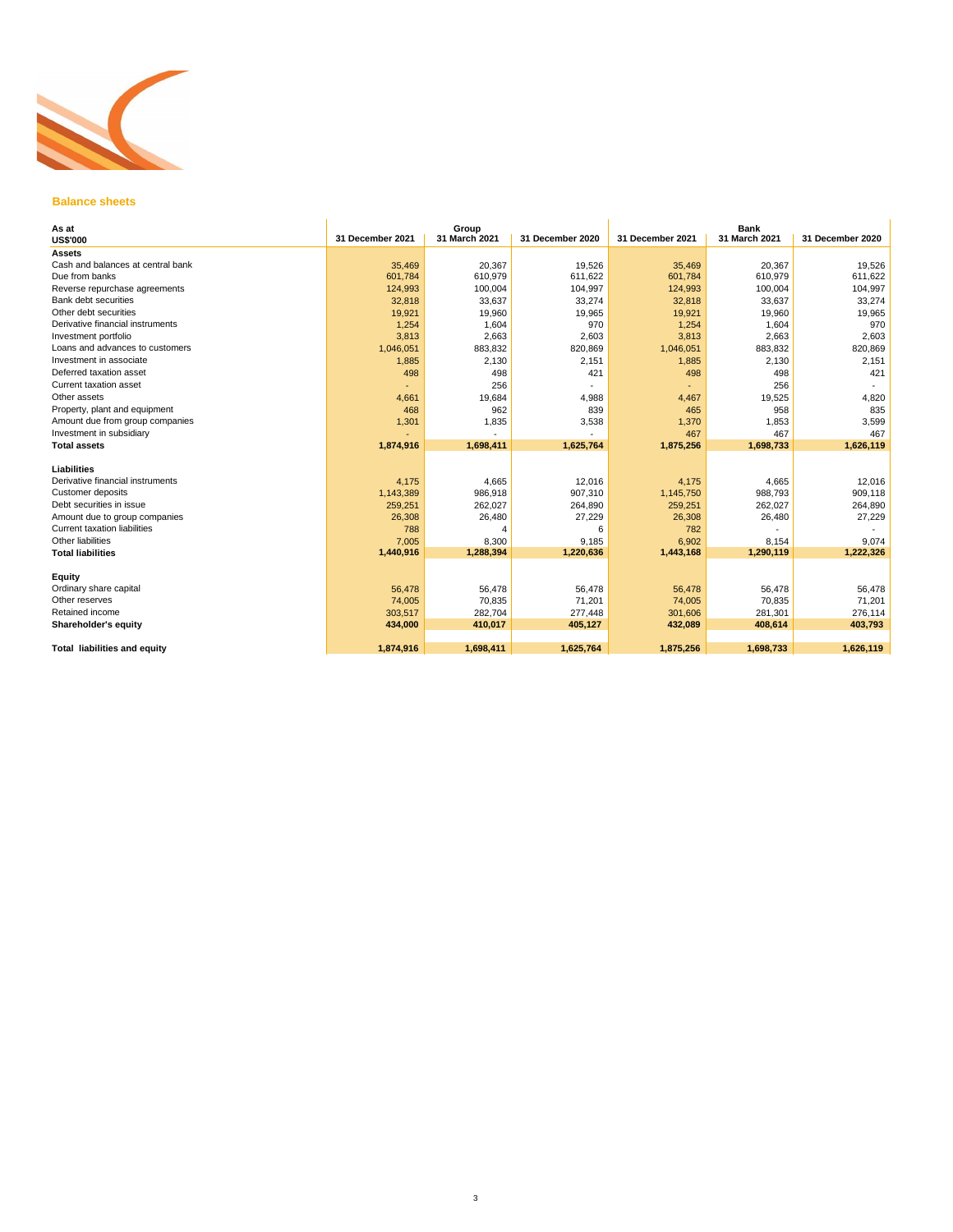

### **Income statements**

| <b>Income statements</b>                                            |                  |               |                  |                  |               |                  |  |  |  |
|---------------------------------------------------------------------|------------------|---------------|------------------|------------------|---------------|------------------|--|--|--|
|                                                                     |                  | Group         |                  | <b>Bank</b>      |               |                  |  |  |  |
| For the period / year ended                                         | Period ended     | Year          | Period ended     | Period ended     | Year          | Period ended     |  |  |  |
| <b>US\$'000</b>                                                     | 31 December 2021 | 31 March 2021 | 31 December 2020 | 31 December 2021 | 31 March 2021 | 31 December 2020 |  |  |  |
| Interest income                                                     | 34,869           | 47,243        | 36,497           | 34,869           | 47,245        | 36,499           |  |  |  |
| Interest income calculated using effective interest rate            | 34,869           | 39,017        | 30,085           | 34,869           | 39,019        | 30,087           |  |  |  |
| Other interest income                                               |                  | 8,226         | 6,412            |                  | 8,226         | 6,412            |  |  |  |
| Interest expense                                                    | (10, 485)        | (16, 435)     | (12, 772)        | (10, 491)        | (16, 435)     | (12, 772)        |  |  |  |
| Net interest income                                                 | 24,384           | 30,808        | 23,725           | 24,378           | 30,810        | 23,727           |  |  |  |
| Fee income                                                          | 9,489            | 7,186         | 5,303            | 8,671            | 6,259         | 4,563            |  |  |  |
| Fee expense                                                         | (927)            | (1, 122)      | (640)            | (927)            | (1, 122)      | (640)            |  |  |  |
| Net fee income                                                      | 8,562            | 6,064         | 4,663            | 7,744            | 5,137         | 3,923            |  |  |  |
| Investment income                                                   | $\overline{1}$   | 6             | 44               | $\mathbf{1}$     | 6             | 44               |  |  |  |
| Trading income                                                      | 481              | 496           | 534              | 491              | 481           | 513              |  |  |  |
| Other operating loss                                                |                  | (286)         |                  |                  | (286)         | $\sim$           |  |  |  |
| Total operating income before expected credit loss                  | 33,428           | 37,088        | 28,966           | 32,613           | 36,148        | 28,207           |  |  |  |
| Expected credit loss reversal / (charge)                            | 968              | (1,671)       | (1,733)          | 968              | (1,671)       | (1,733)          |  |  |  |
| <b>Operating income</b>                                             | 34,396           | 35,417        | 27,233           | 33,581           | 34,477        | 26,474           |  |  |  |
| Operating costs                                                     | (9,028)          | (12, 230)     | (8,776)          | (8, 732)         | (11, 891)     | (8, 545)         |  |  |  |
| <b>Operating profit</b>                                             | 25,368           | 23,187        | 18,457           | 24,849           | 22,586        | 17,929           |  |  |  |
| Share of loss in associate                                          | (84)             | (482)         | (453)            | (84)             | (482)         | (453)            |  |  |  |
| <b>Profit before taxation</b>                                       | 25,284           | 22,705        | 18,004           | 24,765           | 22,103        | 17,476           |  |  |  |
| Taxation                                                            | (1, 556)         | (1, 349)      | (1,264)          | (1,540)          | (1, 330)      | (1, 250)         |  |  |  |
| <b>Profit after taxation</b>                                        | 23,728           | 21,356        | 16,740           | 23,225           | 20,774        | 16,226           |  |  |  |
| Analysed as follows:<br>Transfer to regulatory general risk reserve |                  |               |                  |                  |               |                  |  |  |  |
| Transfer to retained earnings                                       | 3,068<br>20,660  | 938<br>20,418 | 1,484<br>15,256  | 3,068<br>20,157  | 938<br>19,836 | 1,484<br>14,742  |  |  |  |
| Profit attributable to equity holder of the bank                    | 23.728           | 21.356        | 16.740           | 23.225           | 20.774        | 16,226           |  |  |  |

## **Statements of other comprehensive income**

| Statements of other comprehensive income                                                                                                                                                                                                                |                                  |                       |                                         |                                  |                       |                                  |  |  |
|---------------------------------------------------------------------------------------------------------------------------------------------------------------------------------------------------------------------------------------------------------|----------------------------------|-----------------------|-----------------------------------------|----------------------------------|-----------------------|----------------------------------|--|--|
|                                                                                                                                                                                                                                                         |                                  | Group                 | <b>Bank</b>                             |                                  |                       |                                  |  |  |
| For the period/ year ended<br><b>US\$'000</b>                                                                                                                                                                                                           | Period ended<br>31 December 2021 | Year<br>31 March 2021 | <b>Period ended</b><br>31 December 2020 | Period ended<br>31 December 2021 | Year<br>31 March 2021 | Period ended<br>31 December 2020 |  |  |
| <b>Profit after taxation</b>                                                                                                                                                                                                                            | 23,728                           | 21,356                | 16,740                                  | 23,225                           | 20,774                | 16,226                           |  |  |
| Other comprehensive income:                                                                                                                                                                                                                             |                                  |                       |                                         |                                  |                       |                                  |  |  |
| Items reclassified to the income statement<br>-Fair value movements on debt instruments at FVOCI taken directly to other<br>comprehensive income<br>-Foreign currency adjustments on translating investment in associate<br>-Other comprehensive income | 264<br>(161)<br>۰                | 4,550<br>(244)<br>9   | 4,378<br>(253)<br>10                    | 264<br>(161)<br>۰.               | 4,550<br>(244)        | 4,378<br>(253)<br>10             |  |  |
| Items that will never be reclassified to income statement<br>Employee benefit liability adjustment                                                                                                                                                      | 152                              | 130                   | 36                                      | 147                              | 135                   | 42                               |  |  |
| Total other comprehensive income                                                                                                                                                                                                                        | 255                              | 4,445                 | 4,171                                   | 250                              | 4,450                 | 4,177                            |  |  |
| Total comprehensive income attributable to equity holder of the bank                                                                                                                                                                                    | 23,983                           | 25,801                | 20,911                                  | 23,475                           | 25,224                | 20,403                           |  |  |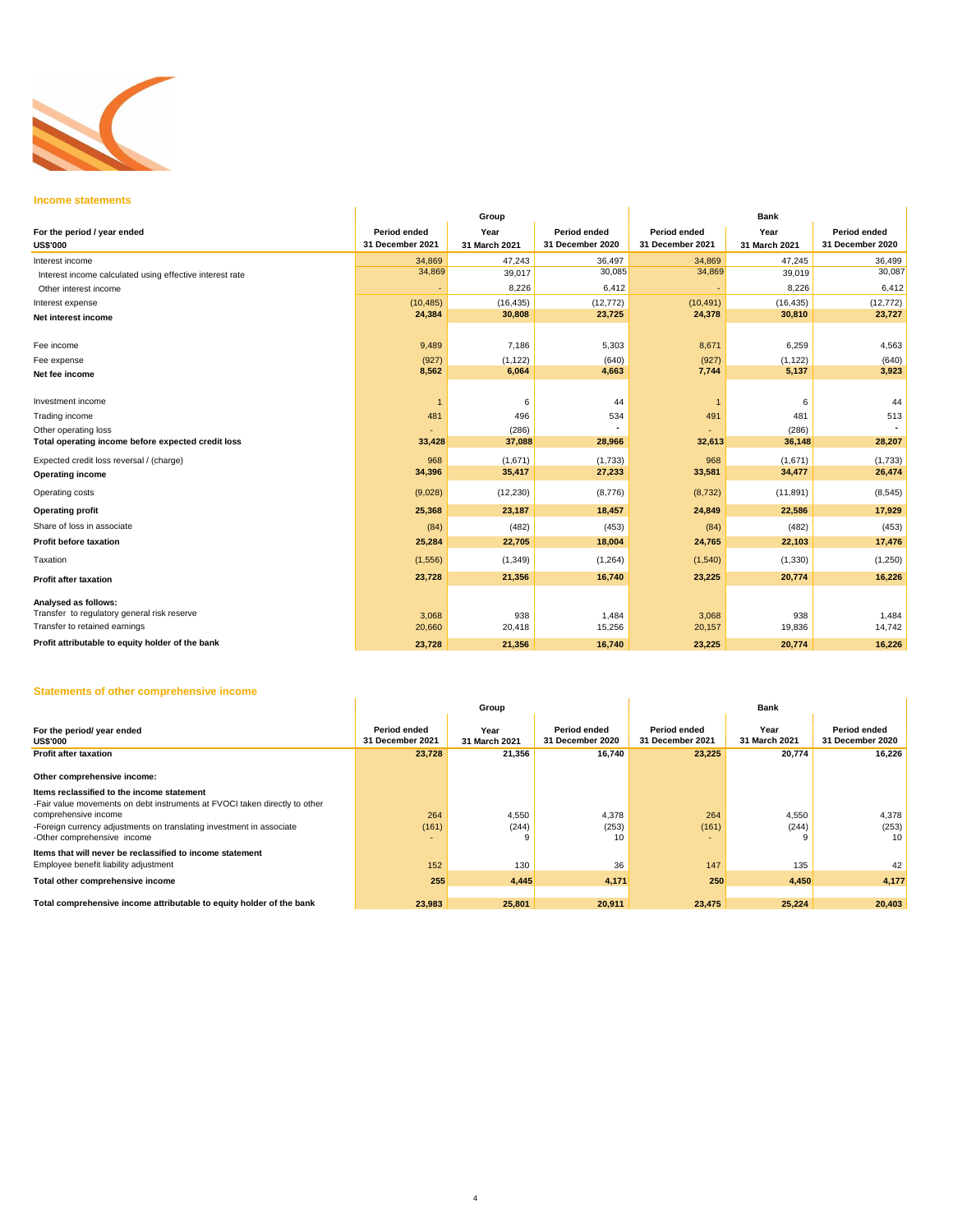

# **Statements of changes in equity**

| As at                                                                                                                                                                                               | Other reserves            |                             |                                           |                                       |                             |                          |                          |
|-----------------------------------------------------------------------------------------------------------------------------------------------------------------------------------------------------|---------------------------|-----------------------------|-------------------------------------------|---------------------------------------|-----------------------------|--------------------------|--------------------------|
|                                                                                                                                                                                                     | Ordinary share<br>capital | Foreign currency<br>reserve | Available for sale/ Fair<br>value reserve | Regulatory<br>general risk<br>reserve | <b>Statutory</b><br>reserve | Retained<br>income       | <b>Total equity</b>      |
| <b>US\$'000</b>                                                                                                                                                                                     |                           |                             |                                           |                                       |                             |                          |                          |
| Group<br>At 1 April 2021<br>Movement in reserves 1 April 2021 - 31 December 2021                                                                                                                    | 56,478                    | (705)                       | 609                                       | 14,453                                | 56,478                      | 282,704                  | 410,017                  |
| Profit after taxation<br>Fair value movements on debt instruments at FVOCI taken directly to other comprehensive income<br>Foreign currency adjustments on translating investment in associate      |                           | (161)                       | 264                                       |                                       |                             | 23,728                   | 23,728<br>264<br>(161)   |
| Other comprehensive income<br>Employee benefit liability adjustment                                                                                                                                 |                           |                             |                                           |                                       |                             | 152                      | 152                      |
| Total comprehensive income<br>Transfer to regulatory general risk reserve                                                                                                                           |                           | (161)                       | 264                                       | 3,068                                 |                             | 23,880<br>(3,068)        | 23,983                   |
| At 31 December 2021                                                                                                                                                                                 | 56,478                    | (866)                       | 873                                       | 17,521                                | 56,478                      | 303,516                  | 434,000                  |
| At 1 April 2020<br>Movement in reserves 1 April 2020 - 31 March 2021                                                                                                                                | 56,478                    | (461)                       | (3,941)                                   | 13,506                                | 56,478                      | 262,156                  | 384,216                  |
| Profit after taxation<br>Fair value movements on debt instruments at FVOCI taken directly to other comprehensive income                                                                             |                           |                             | 4,550                                     |                                       |                             | 21,356                   | 21,356<br>4,550          |
| Foreign currency adjustments on translating investment in associate<br>Other comprehensive income                                                                                                   |                           | (244)                       |                                           | 9                                     |                             |                          | (244)<br>9               |
| Employee benefit liability adjustment                                                                                                                                                               |                           |                             |                                           |                                       |                             | 130                      | 130                      |
| Total comprehensive income<br>Transfer to regulatory general risk reserve<br>Ordinary dividend paid                                                                                                 |                           | (244)                       | 4,550                                     | 9<br>938                              |                             | 21,486<br>(938)          | 25,801                   |
| At 31 March 2021                                                                                                                                                                                    | 56,478                    | (705)                       | 609                                       | 14,453                                | 56,478                      | 282,704                  | 410,017                  |
| At 1 April 2020<br>Movement in reserves 1 April 2020 - 31 December 2020                                                                                                                             | 56,478                    | (461)                       | (3,941)                                   | 13,506                                | 56,478                      | 262,156                  | 384,216                  |
| Profit after taxation<br>Fair value movements on debt instruments at FVOCI taken directly to other comprehensive income                                                                             |                           |                             | 4,378                                     |                                       |                             | 16,740                   | 16,740<br>4,378          |
| Foreign currency adjustments on translating investment in associate<br>Other comprehensive income<br>Employee benefit liability adjustment                                                          |                           | (253)                       |                                           | 10                                    |                             | 36                       | (253)<br>10<br>36        |
| Total comprehensive income<br>Transfer to regulatory general risk reserve                                                                                                                           |                           | (253)                       | 4,378                                     | 10<br>1,484                           |                             | 16,775<br>(1, 484)       | 20,911                   |
| Balance at 31 December 2020                                                                                                                                                                         | 56,478                    | (714)                       | 437                                       | 15,000                                | 56,478                      | 277,448                  | 405,127                  |
|                                                                                                                                                                                                     |                           |                             |                                           |                                       |                             |                          |                          |
| Bank<br>At 1 April 2021<br>Movement in reserves 1 April 2021 - 31 December 2021                                                                                                                     | 56,478                    | (705)                       | 609                                       | 14,453                                | 56,478                      | 281,301                  | 408,614                  |
| Profit after taxation                                                                                                                                                                               |                           |                             |                                           |                                       |                             | 23,225                   | 23,225<br>264            |
| Fair value movements on debt instruments at FVOCI taken directly to other comprehensive income<br>Foreign currency adjustments on translating investment in associate<br>Other comprehensive income |                           | (161)                       | 264                                       |                                       |                             |                          | (161)                    |
| Employee benefit liability adjustment                                                                                                                                                               |                           |                             |                                           |                                       |                             | 147                      | 147                      |
| Total comprehensive income<br>Transfer to regulatory general risk reserve                                                                                                                           |                           | (161)                       | 264                                       | 3,068                                 |                             | 23,372<br>(3,068)        | 23,475                   |
| At 31 December 2021                                                                                                                                                                                 | 56,478                    | (866)                       | 873                                       | 17,521                                | 56,478                      | 301,605                  | 432,089                  |
| At 1 April 2020<br>Movement in reserves 1 April 2020 - 31 March 2021                                                                                                                                | 56,478                    | (461)                       | (3,941)                                   | 13,506                                | 56,478                      | 261,330                  | 383,390                  |
| Profit after taxation<br>Fair value movements on debt instruments at FVOCI taken directly to other comprehensive income                                                                             |                           |                             | 4,550                                     |                                       |                             | 20,774                   | 20,774<br>4,550          |
| Foreign currency adjustments on translating investment in associate<br>Other comprehensive income                                                                                                   |                           | (244)<br>÷,                 |                                           | 9                                     |                             | $\overline{\phantom{a}}$ | (244)<br>9               |
| Employee benefit liability adjustment<br>Total comprehensive income<br>Transfer to regulatory general risk reserve                                                                                  |                           | (244)                       | 4,550                                     | 9<br>938                              |                             | 135<br>20,909<br>(938)   | 135<br>25,225            |
| Ordinary dividends<br>At 31 March 2021                                                                                                                                                              |                           |                             |                                           |                                       |                             |                          | $\overline{\phantom{a}}$ |
|                                                                                                                                                                                                     | 56,478                    | (705)                       | 609                                       | 14,453                                | 56,478                      | 281,301                  | 408,614                  |
| At 1 April 2020<br>Movement in reserves 1 April 2020 - 31 December 2020<br>Profit after taxation                                                                                                    | 56,478                    | (461)                       | (3,941)                                   | 13,506                                | 56,478                      | 261,330<br>16,226        | 383,390<br>16,226        |
| Fair value movements on debt instruments at FVOCI taken directly to other comprehensive income                                                                                                      |                           |                             | 4,378                                     |                                       |                             |                          | 4,378                    |
| Foreign currency adjustments on translating investment in associate<br>Other comprehensive income                                                                                                   |                           | (253)                       |                                           | 10                                    |                             |                          | (253)<br>10              |
| Employee benefit liability adjustment<br>Total comprehensive income<br>Transfer to regulatory general risk reserve                                                                                  |                           | (253)                       | 4,378                                     | 10<br>1,484                           |                             | 42<br>16,268<br>(1, 484) | 42<br>20,403             |
| Balance at 31 December 2020                                                                                                                                                                         | 56,478                    | (713)                       | 437                                       | 15,000                                | 56,478                      | 276,114                  | 403,793                  |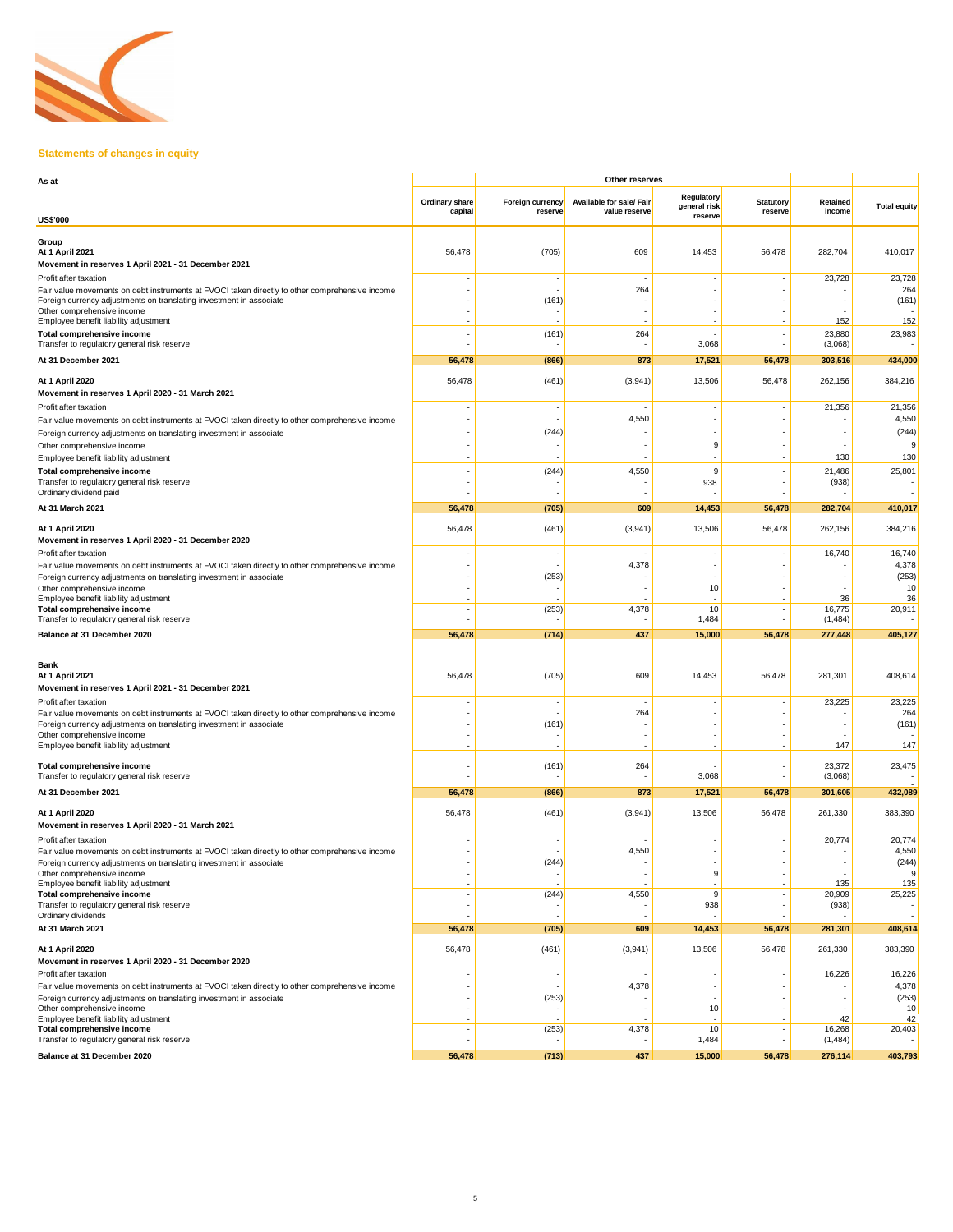

### **Cash flow statements**

|                                                                                                      |                                         | Group                          |                                         | <b>Bank</b>                      |                                |                                         |  |
|------------------------------------------------------------------------------------------------------|-----------------------------------------|--------------------------------|-----------------------------------------|----------------------------------|--------------------------------|-----------------------------------------|--|
| For the period / year ended<br><b>US\$'000</b>                                                       | <b>Period ended</b><br>31 December 2021 | Year<br>31 March 2021          | <b>Period ended</b><br>31 December 2020 | Period ended<br>31 December 2021 | Year<br>31 March 2021          | <b>Period ended</b><br>31 December 2020 |  |
| Profit before tax<br>Adjustment for non cash items                                                   | 25,284<br>755                           | 22,705<br>16,546               | 18,004<br>7,319                         | 24,765<br>750                    | 22,104<br>16,545               | 17,476<br>7,325                         |  |
| Profit before taxation adjusted for non-cash items                                                   | 26,039                                  | 39,251                         | 25,323                                  | 25,515                           | 38.649                         | 24,800                                  |  |
| <b>Taxation paid</b><br>Decrease in operating assets<br>Decrease in operating liabilities            | (521)<br>(218, 626)<br>154,745          | (2,742)<br>(23, 687)<br>31,987 | (2,654)<br>65,302<br>(42, 739)          | (507)<br>(218, 641)<br>155,271   | (2,715)<br>(23, 670)<br>32,541 | (2,634)<br>65,288<br>(42, 225)          |  |
| Net cash (outflow)/ inflow from operating activities                                                 | (38, 363)                               | 44.809                         | 45.232                                  | (38, 362)                        | 44.805                         | 45.230                                  |  |
| Purchase of debt securities<br>Proceeds from disposal of debt securities<br>Acquisition of equipment | (1, 150)<br>(1)                         | (260)<br>7,560<br>(160)        | (200)<br>7,500<br>(90)                  | (1, 150)<br>(1)                  | (260)<br>7,560<br>(156)        | (200)<br>7,500<br>(88)                  |  |
| Net cash (outflow) / inflow from investing activities                                                | (1, 151)                                | 7,140                          | 7,210                                   | (1, 151)                         | 7,144                          | 7,212                                   |  |
| Cash flow from financing activities<br>Reverse repurchase agreement<br>Payment of lease liabilities  | (25,000)<br>(222)                       | (241)                          | (5,000)                                 | (25,000)<br>(222)                | (241)                          | (5,000)                                 |  |
| Net cash (outflow) / inflow from financing activities                                                | (25, 222)                               | (241)                          | (5,000)                                 | (25, 222)                        | (241)                          | (5,000)                                 |  |
| Effects of exchange rates on cash and cash equivalents                                               | (1,624)                                 | (7, 192)                       | 8,944                                   | (1,624)                          | (7, 192)                       | 8,944                                   |  |
| Net increase in cash and cash equivalents                                                            | (66, 359)                               | 44,516                         | 56,386                                  | (66, 359)                        | 44,516                         | 56,386                                  |  |
| Cash and cash equivalents at beginning of the period / year                                          | 583,546                                 | 539,030                        | 539,030                                 | 583,546                          | 539,030                        | 539,030                                 |  |
| Cash and cash equivalents at end of the peiod / year                                                 | 517,187                                 | 583,546                        | 595,416                                 | 517,187                          | 583,546                        | 595.416                                 |  |
| Cash and cash equivalents is defined as including:                                                   |                                         |                                |                                         |                                  |                                |                                         |  |
| Cash in hand                                                                                         |                                         | 5                              | 4                                       |                                  | 5                              | 4                                       |  |
| Cash and balances at central bank (unrestricted balance)                                             | 22,760                                  | 7,631                          | 7,308                                   | 22,760                           | 7,631                          | 7,308                                   |  |
| Due from banks (excluding placements with maturity greater than 3 months)                            | 494,314                                 | 575,844                        | 588,063                                 | 494,314                          | 575,844                        | 588,063                                 |  |
| Expected credit loss on cash and cash equivalents                                                    | 112                                     | 66                             | 41                                      | 112                              | 66                             | 41                                      |  |
| Cash and cash equivalents at end of the period / year                                                | 517,187                                 | 583.546                        | 595.416                                 | 517.187                          | 583.546                        | 595.416                                 |  |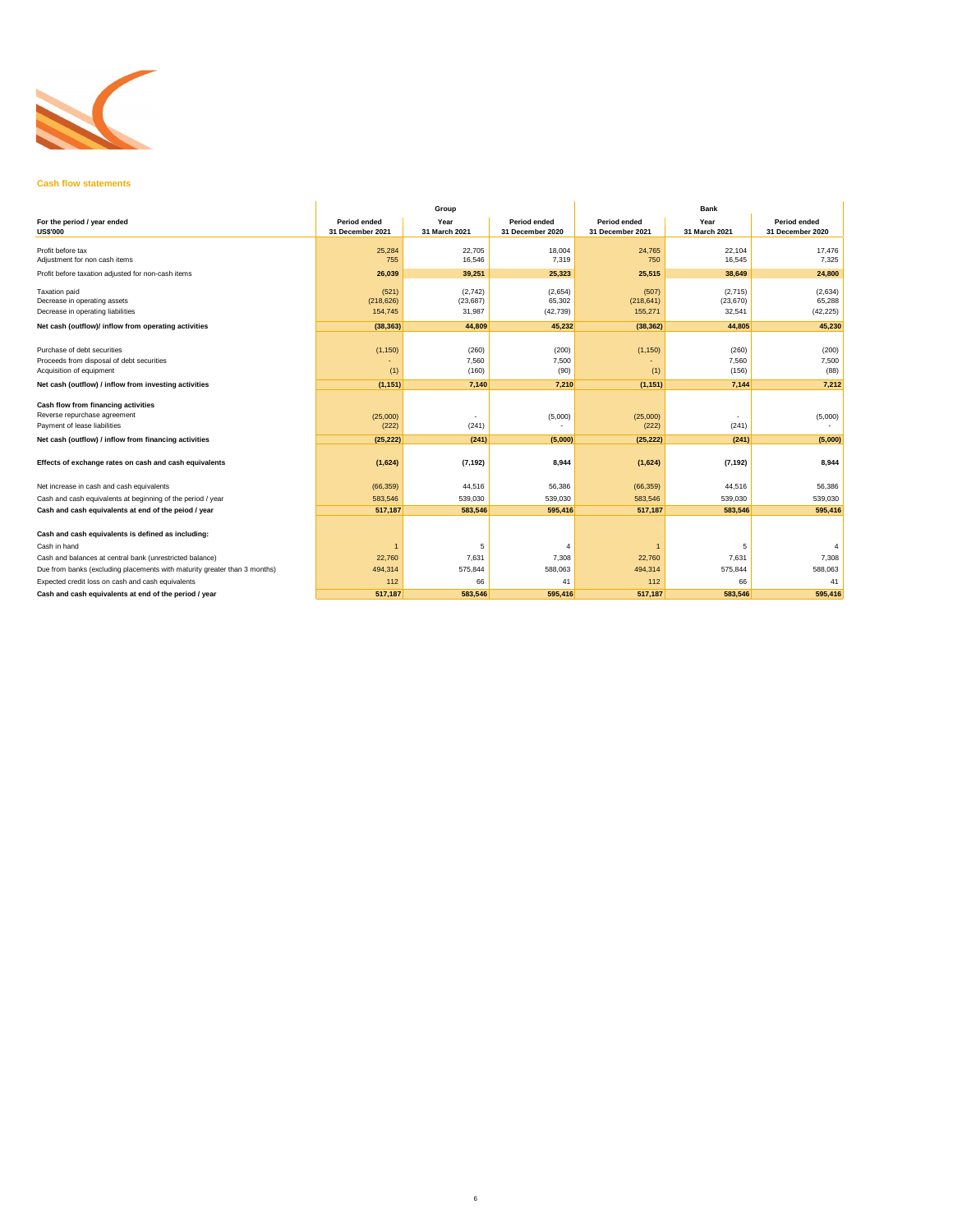

# **Notes to the unaudited financial accounts for the period ended 31 December 2021**

### **1. General information**

Investec Bank (Mauritius) Limited (the "bank") is a public company incorporated and domiciled in the Republic of Mauritius on 20 April 1990 and established as a wholly-owned subsidiary of Investec Bank Limited ("IBL") in 1997. The bank's principal activity is the provision of banking services. Its registered office is situated on the 6th Floor, Dias Pier Building, Le Caudan Waterfront, Caudan, Port Louis, Mauritius.

### **2. Significant accounting policies**

### **(a) Statement of compliance**

The financial reports for the period ended 31 December 2021 have been prepared in accordance with Bank of Mauritius Guideline on Public Disclosure of Information and International Financial Reporting Standards (IFRS).

### **(b) Basis of preparation**

The reports are presented in United States Dollar.

The reports have been prepared using the same accounting policies as those applied in the accounts for the financial year ended 31 March 2021.

## **(c) Functional currency of the group and the bank**

The group's and the bank's functional currency is USD.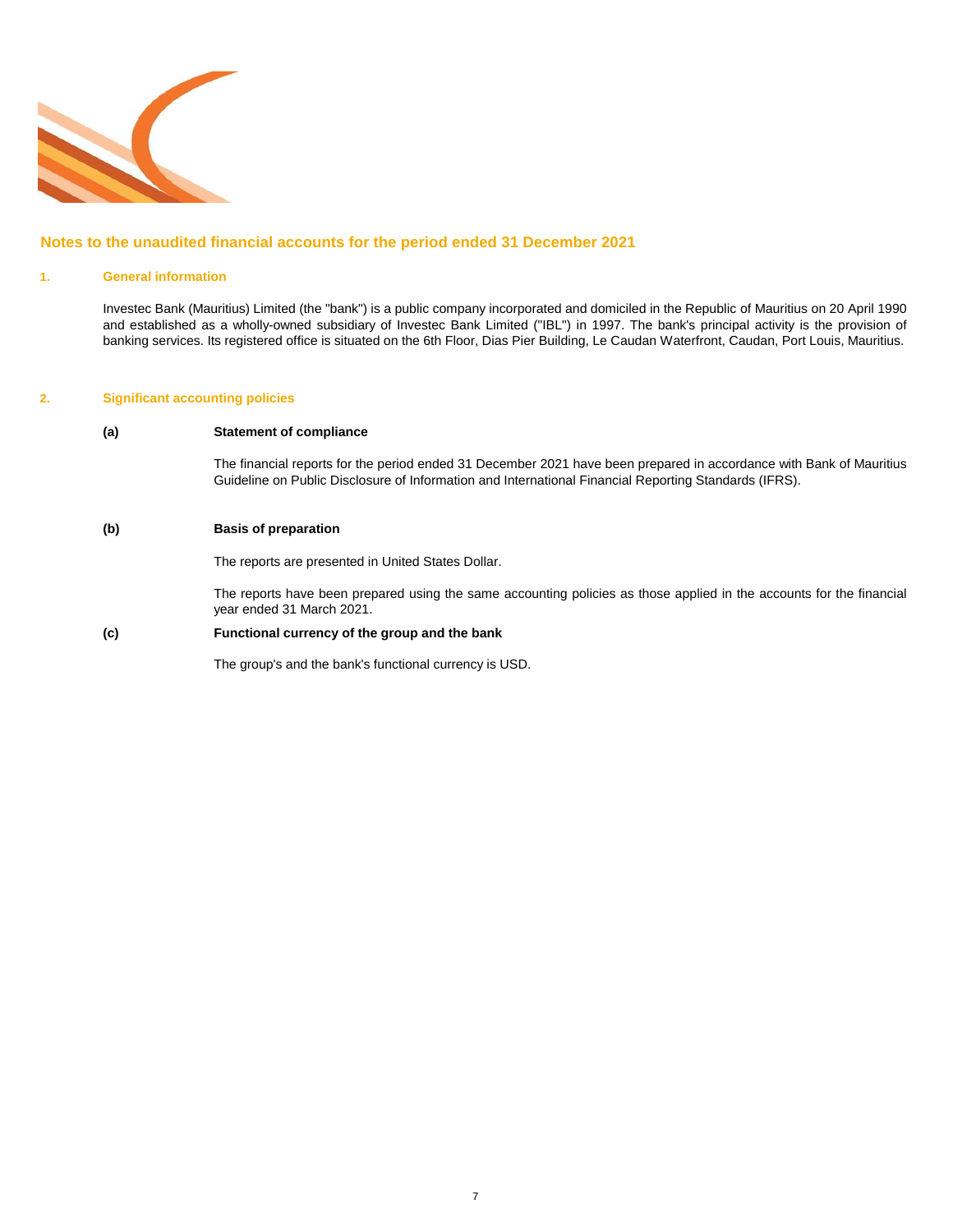

## **Notes to the unaudited financial accounts for the period ended 31 December 2021**

### **3. Related party transactions**

|                                                         |                  | Group         |                  | <b>Bank</b>      |               |                  |  |
|---------------------------------------------------------|------------------|---------------|------------------|------------------|---------------|------------------|--|
| As at<br><b>US\$'000</b>                                | 31 December 2021 | 31 March 2021 | 31 December 2020 | 31 December 2021 | 31 March 2021 | 31 December 2020 |  |
| Interest income                                         | 5,172            | 9,223         | 6,443            | 5,178            | 9,223         | 6,443            |  |
| Interest expense                                        | (7, 340)         | (11,685)      | (9, 131)         | (7, 340)         | (11,687)      | (9, 132)         |  |
| Net fair value of derivatives held with group companies | (2, 447)         | (2,867)       | (11, 325)        | (2, 447)         | (2,867)       | (11, 325)        |  |
| Reverse repurchase agreements                           | 25,044           | 25,016        | 25,019           | 25,044           | 25,016        | 25,019           |  |
| Loans and advances to customers                         | 3,959            | 1,746         | 1,832            | 3,959            | 1,746         | 1,832            |  |
| Customer deposits                                       | (4, 142)         | (2, 456)      | (2,673)          | (4, 142)         | (4, 331)      | (2,673)          |  |
| Amount due from holding bank                            | 21,411           | 158,801       | 200,035          | 21,411           | 158,801       | 200,035          |  |
| Amount due from other group companies                   |                  | 248           | 2,047            | 69               | 262           | 2,108            |  |
| Amount due to holding bank                              | (20,080)         | (20, 684)     | (21, 416)        | (20,080)         | (20, 684)     | (21, 416)        |  |
| Amount due to other group companies                     | (6, 228)         | (5,796)       | (5, 813)         | (6, 228)         | (5,796)       | (5,813)          |  |
| Debt securities in issue                                | (259, 251)       | (262, 027)    | (264, 890)       | (259, 251)       | (262, 027)    | (264, 890)       |  |

Terms and conditions of transactions with related parties

The above mentioned outstanding balances arose from the ordinary course of business. The interest charged to and by related parties are at normal commercial rates. As at 31 December 2021, loans and advances<br>amounting to US

8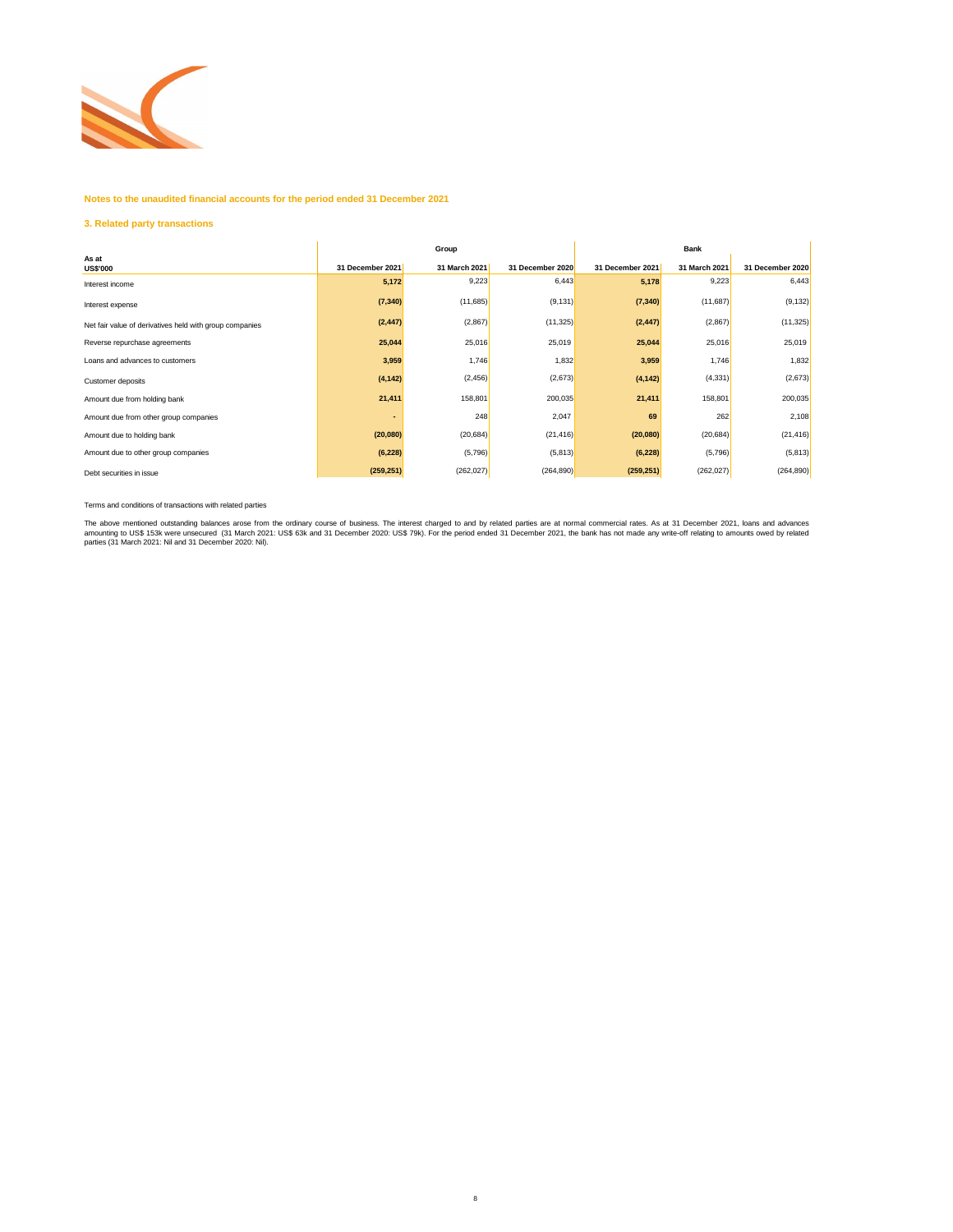

## **Credit and counterparty risk information**

The table that follows provides an analysis of gross credit and counterparty exposures

### **Group and Bank**

| <b>US\$'000</b>                                                              | 31 December 2021 | 31 March 2021 | 31 December 2020 | 30 December 2021 vs<br>31 March 2021<br>% change | Average*  |
|------------------------------------------------------------------------------|------------------|---------------|------------------|--------------------------------------------------|-----------|
| On-balance sheet exposures                                                   | 1,820,385        | 1.494.472     | 1.394.820        | 21.8                                             | 1,657,429 |
| Balances at central bank                                                     | 35.468           | 20.362        | 19.522           | 74.2                                             | 27.915    |
| Due from banks                                                               | 581,785          | 453,830       | 413,119          | 28.2                                             | 517,808   |
| Bank debt securities                                                         | 32,818           | 33,637        | 33,274           | (2.4)                                            | 33,228    |
| Other debt securities                                                        | 20,056           | 20.056        | 20,061           | 0.0                                              | 20,056    |
| Reverse repurchase agreements                                                | 100,005          | 75,000        | 80,010           | 33.3                                             | 87,503    |
| Loans and advances to customers                                              | 1,050,252        | 891,587       | 828,834          | 17.8                                             | 970,919   |
|                                                                              |                  |               |                  |                                                  |           |
| Off-balance sheet exposures                                                  | 257.593          | 229,425       | 242.453          | 12.3                                             | 243,509   |
| Guarantees <sup>^</sup>                                                      | 31,077           | 28,081        | 30,342           | 10.7                                             | 29,579    |
| <b>Committed facilities</b>                                                  | 226,516          | 201.344       | 212.112          | 12.5                                             | 213,930   |
|                                                                              |                  |               |                  |                                                  |           |
| Total gross credit and counterparty exposures pre-collateral or other credit |                  |               |                  |                                                  |           |
| enhancements                                                                 | 2,077,978        | 1,723,897     | 1,637,274        | 20.5                                             | 1,900,938 |

\*Where the average is based on a straight line average for period 1 April 2021 to 31 December 2021. ^Excludes guarantees provided to clients which are backed/secured by cash deposits with the bank.



# **31 March 2021**



# **31 December 2020**



#### Cash and balances with central bank

- Loans and advances to banks
- Reverse repurchase agreements
- Sovereign debt securities

**Bank debt securities** 

- Other debt securities
- Loans and advances to customers
- Off-balance sheet exposures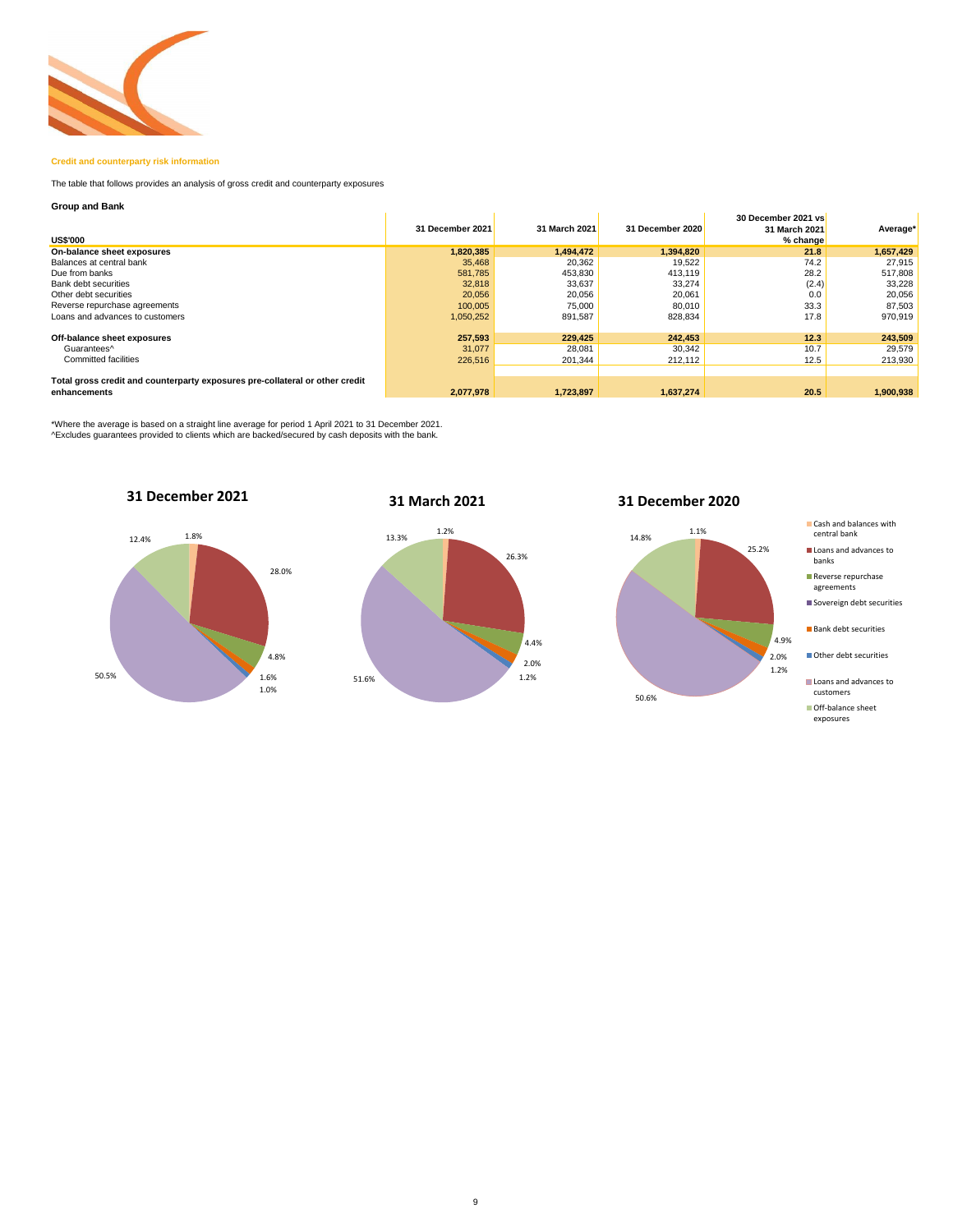

## **Asset quality and expected credit loss**

| <b>Group and Bank</b>                                                                                    |                  |               |                  |
|----------------------------------------------------------------------------------------------------------|------------------|---------------|------------------|
| <b>US\$'000</b>                                                                                          | 31 December 2021 | 31 March 2021 | 31 December 2020 |
| Gross core loans and advances to customers                                                               | 1,050,252        | 891.587       | 828.834          |
| Stage 1                                                                                                  | 967,731          | 815,332       | 765,285          |
| Stage 2                                                                                                  | 69,203           | 57,378        | 44,218           |
| Stage 3                                                                                                  | 13,318           | 18,877        | 19,331           |
| Expected credit loss on loans and advances to customers                                                  | (4,201)          | (7, 755)      | (7,965)          |
|                                                                                                          | (3, 515)         | (3,886)       | (3,759)          |
| Stage 1<br>Stage 2                                                                                       | (106)            | (173)         | (192)            |
| Stage 3                                                                                                  | (580)            | (3,696)       | (4,015)          |
|                                                                                                          |                  |               |                  |
| Net core loans and advances to customers                                                                 | 1,046,051        | 883,832       | 820,869          |
| Average gross core loans and advances to customers                                                       | 970,919          | 970,055       | 863,897          |
| Current loans and advances to customers                                                                  | 966,230          | 812,166       | 759,004          |
| Special mention loans and advances to customers                                                          | 69,237           | 57,378        | 44,218           |
| Past due loans and advances to customers (1-60 days)                                                     | 1,467            | 3,166         | 6,280            |
| Default loans and advances to customers                                                                  | 13,318           | 18,877        | 19,331           |
| Gross core loans and advances to customers                                                               | 1,050,252        | 891,587       | 828,834          |
| Current loans and advances to customers                                                                  | 1,035,467        | 869,544       | 803,222          |
| Gross core loans and advances to customers that are past due but not impaired                            | 1,467            | 3,166         | 6,280            |
| Gross core loans and advances to customers that are impaired                                             | 13.318           | 18.877        | 19,331           |
| Gross core loans and advances to customers                                                               | 1,050,252        | 891,587       | 828,834          |
| Total income statement expected credit losses on core loans and advances                                 | 1,566            | (1, 435)      | (1,682)          |
| Gross default loans and advances to customers                                                            | 13,318           | 18,877        | 19,331           |
| Expected credit loss                                                                                     | (4,201)          | (7, 755)      | (7, 965)         |
| Defaults net of expected credit loss                                                                     | 9,117            | 11,122        | 11,366           |
| Collateral and other credit enhancements                                                                 | 27,924           | 27,639        | 26,403           |
| Net default loans and advances to customers (limited to zero)                                            |                  |               |                  |
| Ratios:                                                                                                  |                  |               |                  |
| Total expected credit loss as a % of gross core loans and advances to customers                          | 0.40%            | 0.87%         | 0.96%            |
| Total expected credit loss as a % of gross default loans                                                 | 31.54%           | 41.08%        | 41.20%           |
| Gross defaults as a % of gross core loans and advances to customers                                      | 1.27%            | 2.12%         | 2.33%            |
| Defaults (net of expected credit loss) as a % of net core loans and advances to customers                | 0.87%            | 1.26%         | 1.38%            |
| Annualised credit loss ratio (i.e. expected credit loss as a % of average gross core loans and advances) | $(0.22\%)$       | 0.15%         | 0.39%            |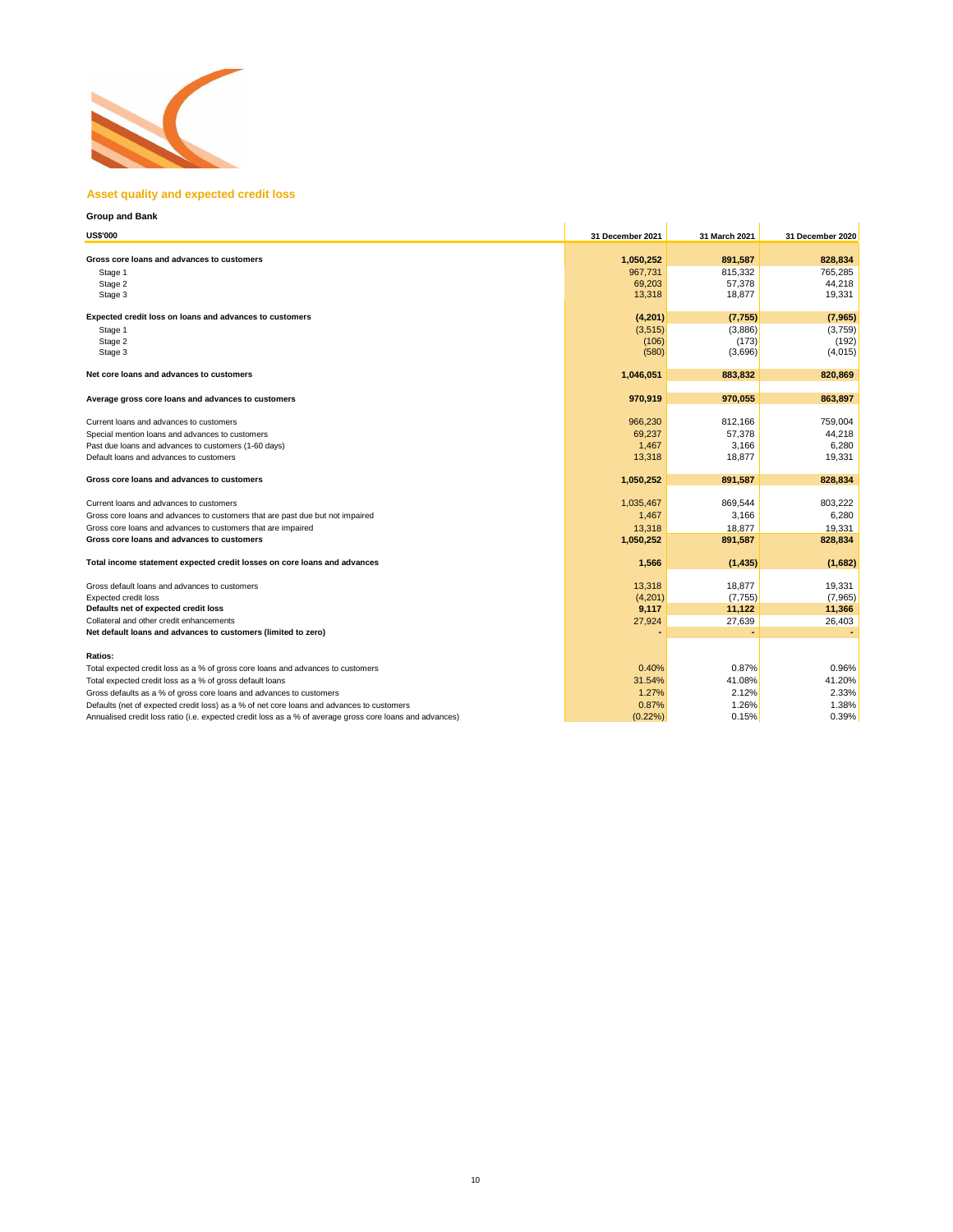

| n a<br>٠. | ٠ | . |  |
|-----------|---|---|--|
|           |   |   |  |
|           |   |   |  |
|           |   |   |  |
|           |   |   |  |

| As at                                                                                                                                                               |                  | Group         |                  | Bank             |               |                  |  |
|---------------------------------------------------------------------------------------------------------------------------------------------------------------------|------------------|---------------|------------------|------------------|---------------|------------------|--|
| <b>US\$'000</b>                                                                                                                                                     | 31 December 2021 | 31 March 2021 | 31 December 2020 | 31 December 2021 | 31 March 2021 | 31 December 2020 |  |
| Common equity tier 1 capital: instruments and reserves                                                                                                              |                  |               |                  |                  |               |                  |  |
| Ordinary shares                                                                                                                                                     | 56,478           | 56,478        | 56,478           | 56,478           | 56,478        | 56,478           |  |
| Retained earnings                                                                                                                                                   | 280,364          | 282,704       | 258,894          | 278,453          | 281,301       | 257,559          |  |
| Accumulated other comprehensive income and other disclosed reserves (excluding<br>revaluation surpluses on land and building assets)                                | 55,612           | 56.382        | 55.765           | 55.612           | 56,382        | 55.765           |  |
| Common equity tier 1 capital before regulatory adjustments                                                                                                          | 392.454          | 395.564       | 371.137          | 390.543          | 394.161       | 369.803          |  |
| Common equity tier 1 capital: regulatory adjustments                                                                                                                |                  |               |                  |                  |               |                  |  |
| Deferred tax assets                                                                                                                                                 | 498              | 498           | 421              | 498              | 498           | 421              |  |
| Total regulatory adjustments to common equity tier 1 capital                                                                                                        | 498              | 498           | 421              | 498              | 498           | 421              |  |
|                                                                                                                                                                     |                  |               |                  |                  |               |                  |  |
| Common equity tier 1 capital (CET1)                                                                                                                                 | 391,956          | 395.066       | 370.716          | 390.045          | 393.663       | 369.382          |  |
|                                                                                                                                                                     |                  |               |                  |                  |               |                  |  |
| Tier 2 capital: instruments and provisions                                                                                                                          |                  |               |                  |                  |               |                  |  |
| Provisions or loan-loss reserves (subject to a maximum of 1.25 percentage points of credit<br>risk-weighted risk assets calculated under the standardised approach) | 16,941           | 14,924        | 14,240           | 16,953           | 14,936        | 14,252           |  |
| Tier 2 capital before regulatory adjustments                                                                                                                        | 16.941           | 14.924        | 14,240           | 16.953           | 14,936        | 14.252           |  |
|                                                                                                                                                                     |                  |               |                  |                  |               |                  |  |
| Total capital (capital base) (TC = $T1 + T2$ )                                                                                                                      | 408,897          | 409.990       | 384,956          | 406.998          | 408.599       | 383.634          |  |
|                                                                                                                                                                     |                  |               |                  |                  |               |                  |  |
| <b>Risk-weighted assets</b>                                                                                                                                         |                  |               |                  |                  |               |                  |  |
|                                                                                                                                                                     |                  |               |                  |                  |               |                  |  |
| Risk-weighted on-balance sheet assets                                                                                                                               | 1.240.244        | 1,089,943     | 1.024.299        | 1,241,207        | 1.090.941     | 1,025,291        |  |
| Non-market related off-balance sheet risk-weighted assets                                                                                                           | 110,400          | 100,190       | 111.597          | 110,400          | 100,190       | 111,597          |  |
| Market related off-balance sheet risk-weighted assets                                                                                                               | 4.651            | 3.752         | 3.305            | 4.651            | 3.752         | 3.305            |  |
| Operational risk                                                                                                                                                    | 71,314           | 71,314        | 78,608           | 71,314           | 71,314        | 78,608           |  |
| Aggregate net open foreign exchange position                                                                                                                        | 1,923            | 7.010         | 2.875            | 1.923            | 7.010         | 2.875            |  |
| <b>Total risk-weighted assets</b>                                                                                                                                   | 1,428,532        | 1,272,210     | 1,220,684        | 1,429,495        | 1,273,207     | 1,221,676        |  |
|                                                                                                                                                                     |                  |               |                  |                  |               |                  |  |
|                                                                                                                                                                     |                  |               |                  |                  |               |                  |  |
|                                                                                                                                                                     |                  |               |                  |                  |               |                  |  |
| Capital adequacy ratio (%)                                                                                                                                          | 28.6%            | 32.2%         | 31.5%            | 28.5%            | 32.1%         | 31.4%            |  |
| Tier 1 ratio                                                                                                                                                        | 27.4%            | 31.1%         | 30.4%            | 27.3%            | 31.0%         | 30.2%            |  |

The table below reconciles the amounts as per the balance sheet to the regulatory capital elements. **As at 31 December 2021**

| As at 31 December 2021                                                                            | Group          |                                | <b>Bank</b>    |                                |
|---------------------------------------------------------------------------------------------------|----------------|--------------------------------|----------------|--------------------------------|
|                                                                                                   | <b>Balance</b> | <b>Amounts</b><br>included for | <b>Balance</b> | <b>Amounts</b><br>included for |
|                                                                                                   | sheet          | regulatory                     | sheet          | regulatory                     |
| <b>US\$'000</b>                                                                                   | amount         | purposes                       | amount         | purposes                       |
|                                                                                                   |                |                                |                |                                |
| Paid in capital and qualifying capital instruments                                                | 56,478         | 56,478                         | 56,478         | 56,478                         |
| <b>Retained earnings</b>                                                                          | 303.517        | 280.364                        | 301,606        | 278,453                        |
| Other reserves                                                                                    | 74,005         | 55,612                         | 74,005         | 55,612                         |
| Qualifying common equity tier 1 capital before regulatory adjustments                             | 434,000        | 392.454                        | 432.089        | 390.543                        |
| Deferred tax assets                                                                               |                | (498)                          |                | (498)                          |
| Tier 1 capital                                                                                    | 434,000        | 391.956                        | 432,089        | 390,045                        |
| Qualifying tier 1 capital                                                                         | 434,000        | 391.956                        | 432,089        | 390,045                        |
| Tier 2 capital after regulatory adjustments and general allowance for expected credit losses (T2) |                | 16,941                         | ٠              | 16,953                         |
| <b>Total qualifying capital</b>                                                                   | 434,000        | 408.897                        | 432,089        | 406.998                        |
|                                                                                                   |                |                                |                |                                |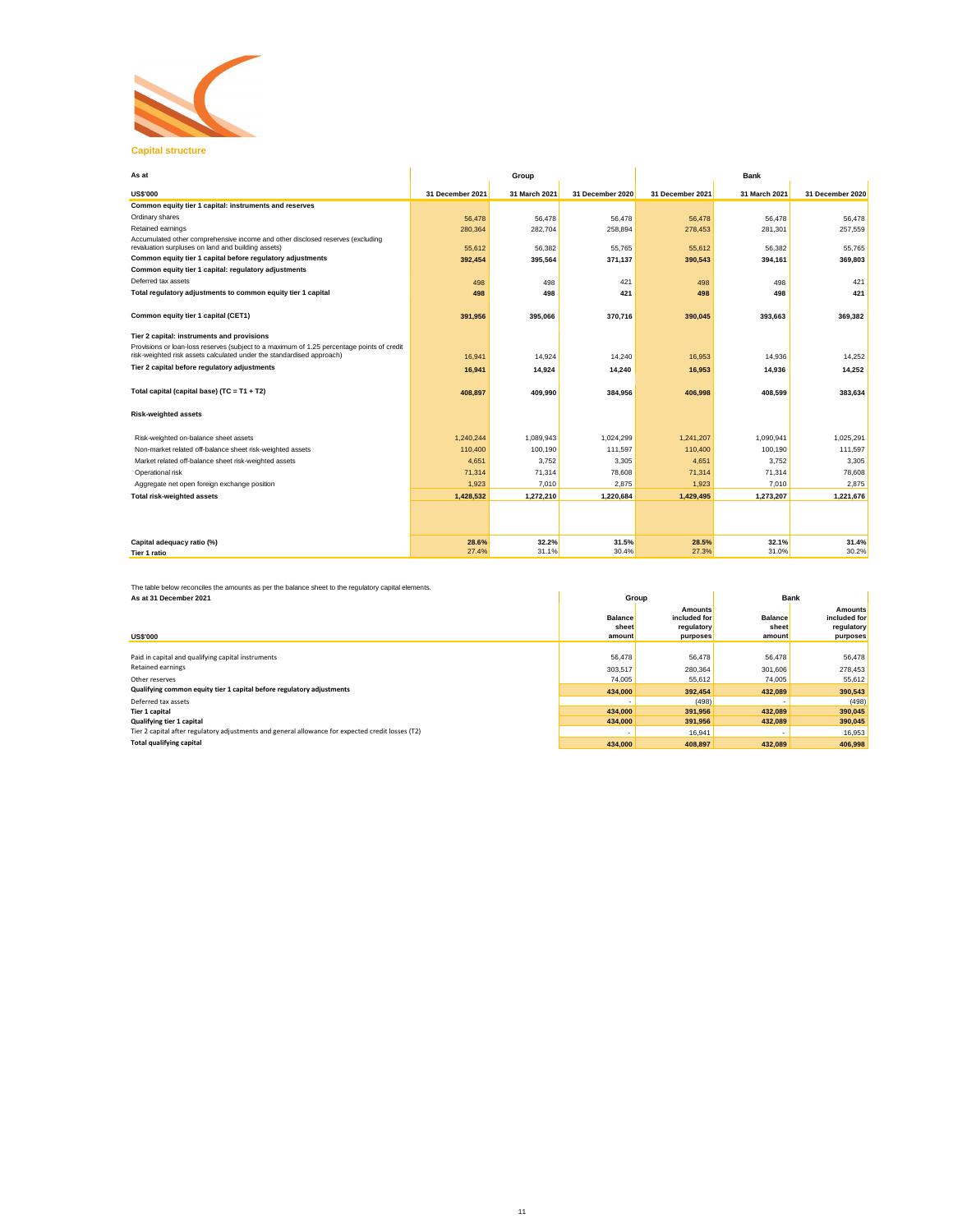

|                                                        | <b>Group and Bank</b> | Group              |                                |                          |                             |                           | <b>Bank</b>                    |                         |                             |  |
|--------------------------------------------------------|-----------------------|--------------------|--------------------------------|--------------------------|-----------------------------|---------------------------|--------------------------------|-------------------------|-----------------------------|--|
| <b>US\$'000</b>                                        | 31 December 2021      |                    | 31 December 2021               | 31 March 2021            | 31 December 2020            |                           | 31 December 2021               | 31 March 2021           | 31 December 2020            |  |
| Risk-weighted on-balance sheet assets                  | Risk-weights %        | Exposure<br>amount | <b>Risk-weighted</b><br>assets | Risk-weighted<br>assets  | <b>Risk-weighted assets</b> | <b>Exposure</b><br>amount | <b>Risk-weighted</b><br>assets | Risk-weighted<br>assets | <b>Risk-weighted assets</b> |  |
| Cash items                                             | 0%                    | 3                  |                                | $\overline{\phantom{a}}$ |                             |                           |                                | ٠                       |                             |  |
| Claims on sovereigns                                   | 0%-50%                | 26,585             | 26,585                         | 21,442                   | 35,560                      | 26,585                    | 26,585                         | 21,442                  | 35,560                      |  |
| Claims on central banks and international institutions | 0%-50%                | 35,468             |                                | 566                      |                             | 35,468                    |                                | 566                     | $\sim$                      |  |
| Claims on banks                                        | 20%-100%              | 761,061            | 240,503                        | 217,049                  | 241,769                     | 648,411                   | 240,503                        | 217,049                 | 241,769                     |  |
| Claims on corporates                                   | 20%-100%              | 737,105            | 658,048                        | 517,028                  | 441.621                     | 658,048                   | 658,048                        | 517,028                 | 441,621                     |  |
| Claims secured by residential property                 | 35%-125%              | 43,131             | 31,645                         | 48,210                   | 34,936                      | 42,895                    | 31,645                         | 48,210                  | 34,936                      |  |
| Claims secured by commercial real estate               | 100%-125%             | 250,505            | 255,230                        | 237,962                  | 237,641                     | 250,505                   | 255,230                        | 237,962                 | 237,641                     |  |
| Past due claims                                        | 50%-150%              | 11,449             | 17,172                         | 21,913                   | 22,054                      | 11,449                    | 17,172                         | 21,913                  | 22,054                      |  |
| Other assets                                           | 100%-250%             | 11,061             | 11,061                         | 25,773                   | 10,718                      | 11,329                    | 12,024                         | 26,771                  | 11,710                      |  |
| Total on-balance sheet credit risk-weighted exposures  |                       |                    | 1,240,244                      | 1.089.943                | 1.024.299                   |                           | 1.241.207                      | 1.090.941               | 1,025,291                   |  |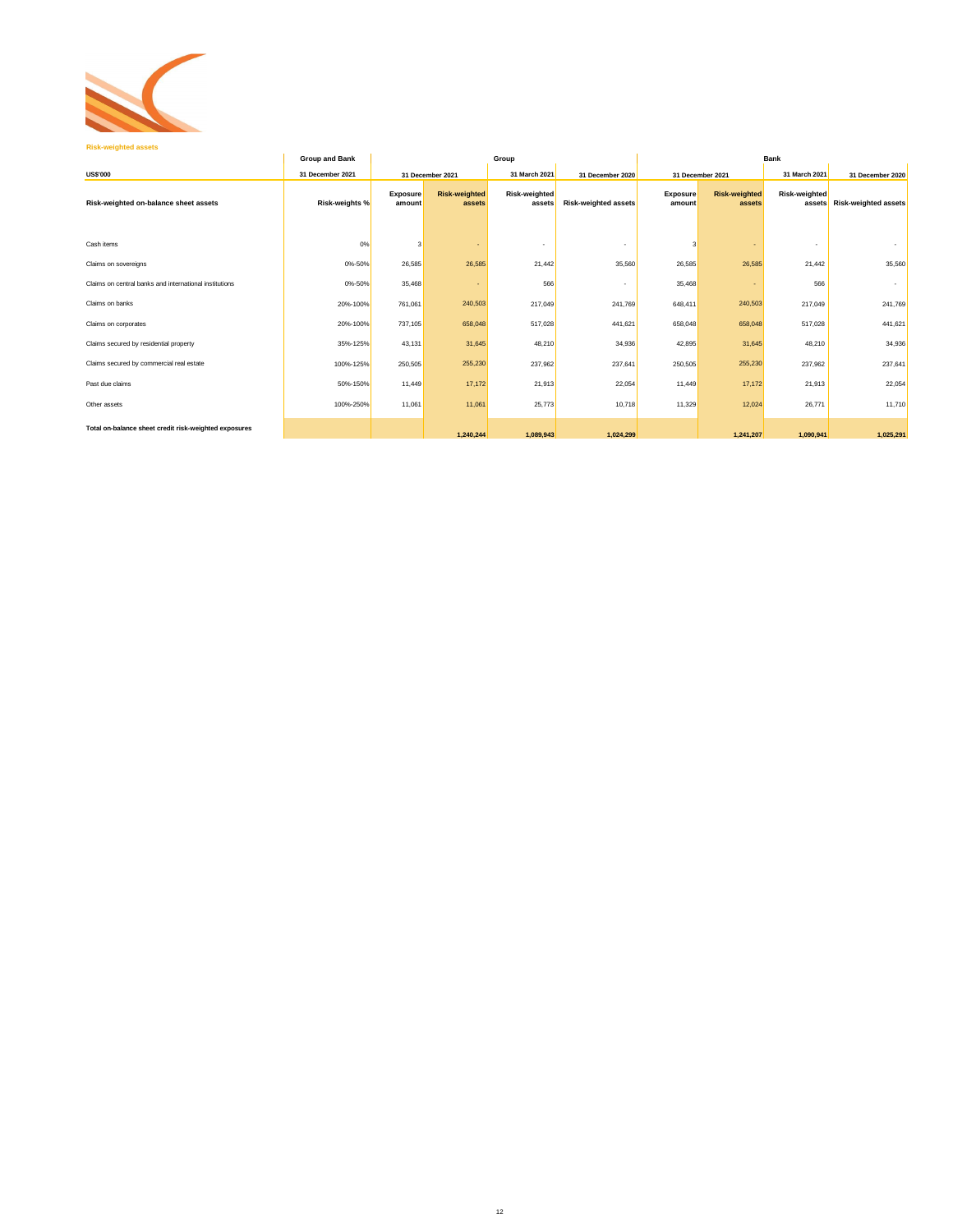

### **Risk-weighted assets**

### **Group and Bank**

| Group and Bank                                               |                                        |                                         |                                       |                                |         |                                           |  |  |  |  |
|--------------------------------------------------------------|----------------------------------------|-----------------------------------------|---------------------------------------|--------------------------------|---------|-------------------------------------------|--|--|--|--|
| <b>US\$'000</b>                                              |                                        | 31 December 2021                        | 31 March 2021                         | 31 December 2020               |         |                                           |  |  |  |  |
| Non-market related off-balance sheet risk-weighted<br>assets | <b>Notional</b><br>principal<br>amount | <b>Credit</b><br>conversion<br>factor % | <b>Credit</b><br>equivalent<br>amount | <b>Risk-weighted</b><br>assets |         | Risk-weighted assets Risk-weighted assets |  |  |  |  |
| Direct credit substitutes                                    | 35,980                                 | 100%                                    | 24,579                                | 24,245                         | 10,471  | 11,792                                    |  |  |  |  |
| Transaction-related contingent items                         | 2,012                                  | 50%                                     | 1,006                                 | 1,006                          | 1,951   | 2,848                                     |  |  |  |  |
| Total other commitments                                      | 226,516                                | 20%-50%                                 | 91,748                                | 85,149                         | 87,768  | 96,957                                    |  |  |  |  |
| Total off-balance sheet credit risk-weighted exposures       |                                        |                                         |                                       | 110,400                        | 100,189 | 111,597                                   |  |  |  |  |

### **Group and Bank**

| <b>US\$'000</b>                                                          |                                        | 31 December 2021                       |                            |                                       | 31 March 2021                  | 31 December 2020         |                                           |
|--------------------------------------------------------------------------|----------------------------------------|----------------------------------------|----------------------------|---------------------------------------|--------------------------------|--------------------------|-------------------------------------------|
| Market related off-balance sheet risk-weighted assets                    | <b>Notional</b><br>principal<br>amount | <b>Potential</b><br>future<br>exposure | <b>Current</b><br>exposure | <b>Credit</b><br>equivalent<br>amount | <b>Risk-weighted</b><br>assets |                          | Risk-weighted assets Risk-weighted assets |
| Interest rate contracts                                                  | 167.029                                | 586                                    | 1,077                      | 1,663                                 | 1,629                          | 985                      | 1.197                                     |
| Foreign exchange contracts                                               | 574.207                                | 6.042                                  |                            | 6.042                                 | 3,022                          | 2.767                    | 2.108                                     |
| Credit derivative contracts                                              | 8.747                                  | $\overline{\phantom{0}}$               |                            |                                       |                                | $\overline{\phantom{a}}$ |                                           |
| Total market-related off-balance sheet risk-weighted credit<br>exposures |                                        |                                        |                            |                                       | 4,651                          | 3,752                    | 3,305                                     |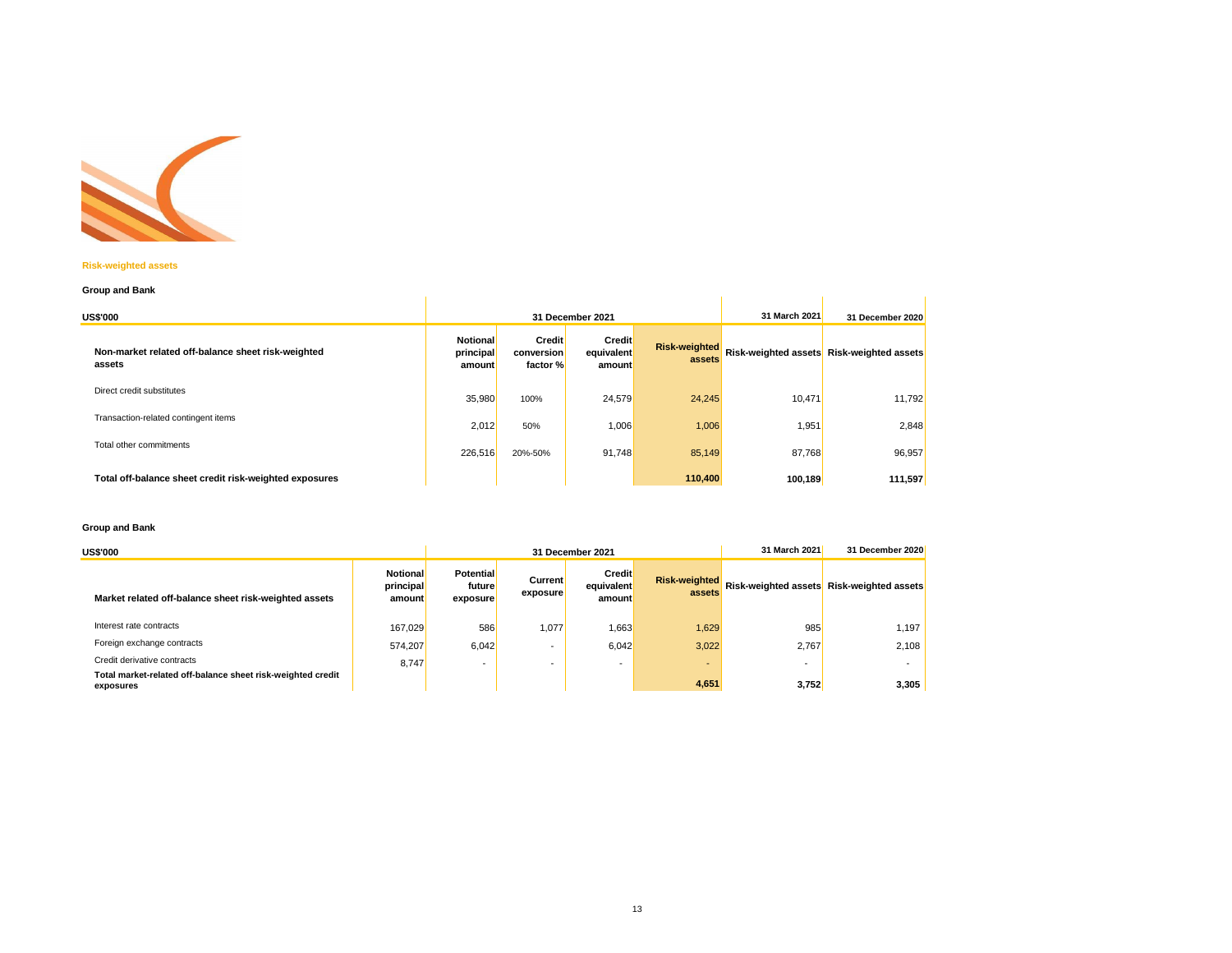

### **Balance sheet risk management**

The tables that follow show the bank's liquidity mismatch. The tables reflect that loans and advances to customers are largely financed by stable funding sources.

## **With respect to the contractual liquidity mismatch:**

No assumptions are made, and we record all asset and liabilities with the underlying contractual maturity as determined by the cash flow profile for each deal.<br>As an integral part of the broader liquidity generation strate cash flows.

### **With respect to the behavioural liquidity mismatch:**

The new funding we would require under normal business circumstances is shown in the 'behavioural mismatch'. To this end, behavioural profiling is applied to liabilities with an indeterminable<br>maturity, as the contractual model is used, based on statistical research of the historical series of products, which models the point of probable maturity. In addition, re-investment behaviour, with profile and attrition based on history, is applied to term deposits in the normal course of business.

### **Contractual liquidity**

| At 31 December 2021<br>US\$'million | <b>Demand</b> | Up to one<br>month | One to three<br>months   | Three to six<br>months | Six months to<br>one year | One to five years | > five years             | Total    |
|-------------------------------------|---------------|--------------------|--------------------------|------------------------|---------------------------|-------------------|--------------------------|----------|
| Cash and short-term funds - banks   | 56            | 599                | 39                       | 28                     | 40                        |                   |                          | 762      |
| Investment/trading assets           | 6             |                    |                          |                        |                           | 52                |                          | 58       |
| Advances                            |               | 80                 | 109                      | 157                    | 182                       | 502               | 16                       | 1,046    |
| Other assets                        |               |                    |                          |                        |                           |                   |                          | 6        |
| Assets                              | 62            | 679                | 148                      | 191                    | 222                       | 554               | 16                       | 1,872    |
| Deposits - non-banks                | (756)         | (95)               | (152)                    | (58)                   | (71)                      | (14)              | $\overline{\phantom{a}}$ | (1, 146) |
| Other liabilities                   |               |                    |                          | (8)                    |                           |                   |                          | (8)      |
| Liabilities                         | (756)         | (95)               | (152)                    | (66)                   | (71)                      | (14)              |                          | (1, 154) |
| Intercompany loans                  | (7)           |                    |                          |                        | (80)                      | (197)             |                          | (284)    |
| Shareholders' funds                 |               |                    | $\overline{\phantom{a}}$ |                        |                           |                   | (432)                    | (432)    |
| <b>Balance sheet</b>                | (701)         | 584                | (4)                      | 125                    | 71                        | 343               | (416)                    |          |
| Off-balance sheet                   |               | (2)                | $\overline{\phantom{a}}$ |                        | $\overline{\phantom{a}}$  |                   |                          | (2)      |
| Contractual liquidity gap           | (701)         | 582                | (4)                      | 125                    | 71                        | 343               | (416)                    |          |
| Cumulative liquidity gap            | (701)         | (119)              | (123)                    | 2                      | 73                        | 416               | $\overline{\phantom{a}}$ |          |

| At 31 March 2021<br>US\$'million  | Demand                   | Up to one<br>month | One to three<br>months   | Three to six<br>months | Six months to<br>one year | One to five years | > five years | Total |
|-----------------------------------|--------------------------|--------------------|--------------------------|------------------------|---------------------------|-------------------|--------------|-------|
| Cash and short-term funds - banks | 311                      | 285                | 125                      |                        | 10                        |                   |              | 731   |
| Investment/trading assets         |                          |                    |                          |                        |                           | 52                |              | 58    |
| Advances                          | 10                       | 50                 | 84                       | 121                    | 171                       | 447               |              | 883   |
| Other assets                      |                          |                    |                          | 21                     | -                         |                   |              | 21    |
| <b>Assets</b>                     | 326                      | 336                | 209                      | 142                    | 181                       | 499               |              | 1,693 |
| Deposits - non-banks              | (601)                    | (104)              | (157)                    | (46)                   | (71)                      | (10)              |              | (989) |
| Other liabilities                 | $\overline{\phantom{a}}$ |                    |                          | (8)                    |                           |                   |              | (8)   |
| <b>Liabilities</b>                | (601)                    | (104)              | (157)                    | (54)                   | (71)                      | (10)              |              | (997) |
| Intercompany loans                | (4)                      |                    |                          | (186)                  | (23)                      | (72)              |              | (285) |
| <b>Shareholders' funds</b>        |                          |                    | $\overline{\phantom{a}}$ |                        |                           |                   | (409)        | (409) |
| <b>Balance sheet</b>              | (279)                    | 232                | 52                       | (98)                   | 87                        | 417               | (409)        |       |
| Off-balance sheet                 |                          |                    | $\overline{\phantom{a}}$ |                        | (2)                       |                   |              | (2)   |
| Contractual liquidity gap         | (279)                    | 232                | 52                       | (98)                   | 85                        | 417               | (409)        |       |
| Cumulative liquidity gap          | (279)                    | (47)               | 5                        | (93)                   | (8)                       | 409               |              |       |

| At 31 December 2020<br>US\$'million | <b>Demand</b> | Up to one<br>month | One to three<br>months   | Three to six<br>months | Six months to<br>one year | One to five years | > five years | Total |
|-------------------------------------|---------------|--------------------|--------------------------|------------------------|---------------------------|-------------------|--------------|-------|
| Cash and short-term funds - banks   | 343           | 245                | 135                      |                        | 14                        |                   |              | 736   |
| Investment/trading assets           | 5             |                    |                          |                        |                           | 53                |              | 58    |
| Advances                            | ۰             | 106                | 48                       | 85                     | 146                       | 430               |              | 821   |
| Other assets                        |               |                    |                          | 6                      |                           |                   |              |       |
| <b>Assets</b>                       | 348           | 351                | 183                      | 91                     | 159                       | 482               |              | 1,621 |
| Deposits - non-banks                | (483)         | (126)              | (144)                    | (56)                   | (92)                      | (8)               |              | (909) |
| Other liabilities                   |               |                    |                          | (10)                   |                           |                   |              | (9)   |
| <b>Liabilities</b>                  | (483)         | (126)              | (144)                    | (66)                   | (92)                      | (8)               |              | (918) |
| Intercompany loans                  | (3)           |                    |                          |                        | (212)                     | (73)              |              | (288) |
| Shareholders' funds                 |               |                    |                          |                        |                           |                   | (405)        | (405) |
| <b>Balance sheet</b>                | (138)         | 225                | 39                       | 25                     | (145)                     | 402               | (398)        |       |
| Off-balance sheet                   |               | (8)                | $\overline{\phantom{a}}$ |                        | -                         |                   |              | (8)   |
| <b>Contractual liquidity gap</b>    | (138)         | 217                | 39                       | 25                     | (148)                     | 402               | (398)        |       |
| Cumulative liquidity gap            | (138)         | 78                 | 117                      | 145                    | (3)                       | 398               |              |       |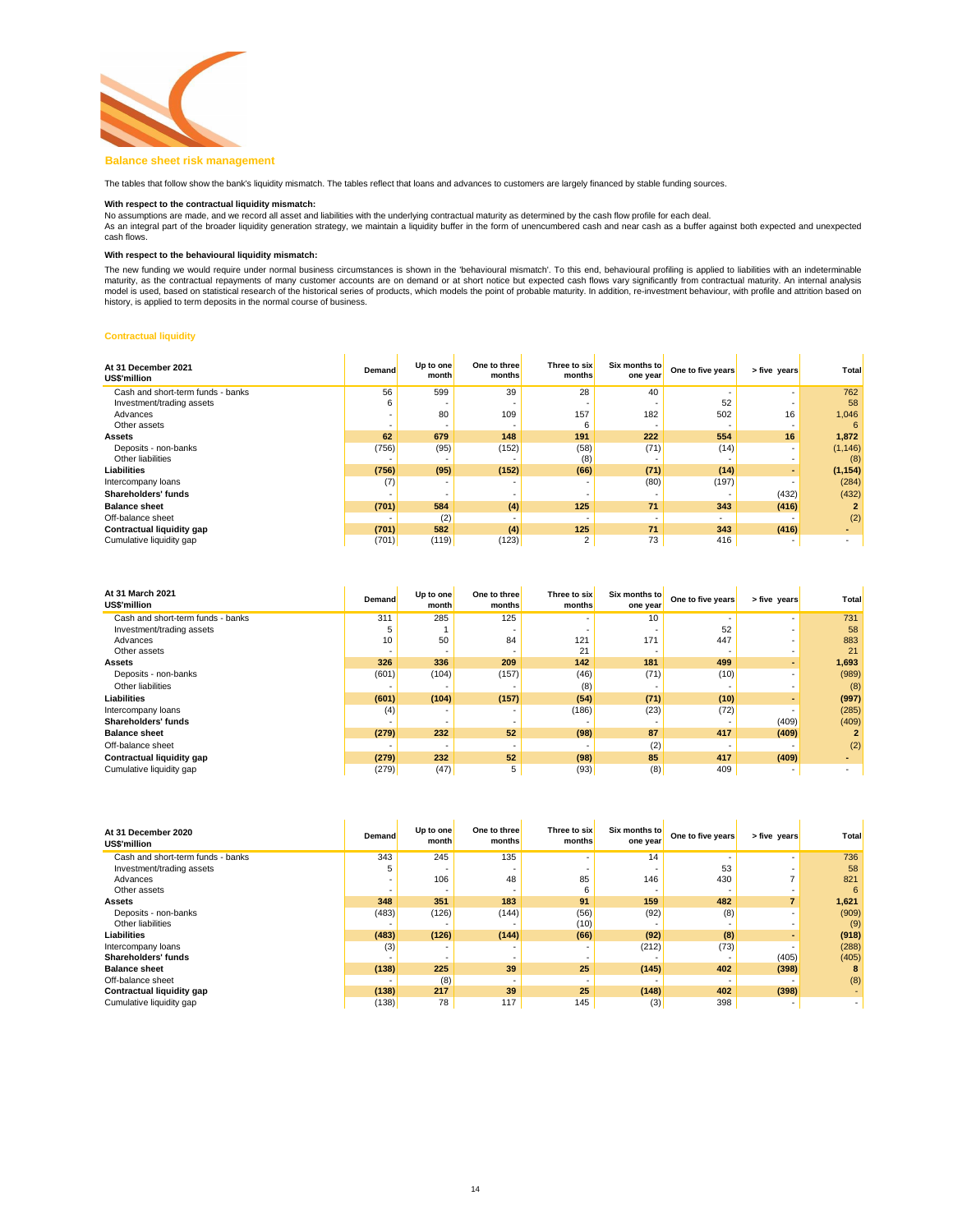

| At 31 December 2021<br>US\$'million | <b>Demand</b> | Up to one<br>month | One to three<br>months | Three to six<br>months | Six months to<br>one year | One to five years | > five years | Total |
|-------------------------------------|---------------|--------------------|------------------------|------------------------|---------------------------|-------------------|--------------|-------|
| Behavioural liquidity gap           | (71)          | 470                | (70)                   | 103                    | 22                        | (185)             | (269)        |       |
| Cumulative                          | (71)          | 399                | 329                    | 432                    | 454                       | 269               |              |       |
| At 31 March 2021<br>US\$'million    | Demand        | Up to one<br>month | One to three<br>months | Three to six<br>months | Six months to<br>one year | One to five years | > five years | Total |
| Behavioural liquidity gap           | 208           | 148                | 27                     | (180)                  | (32)                      | 125               | (295)        |       |
| Cumulative                          | 208           | 356                | 383                    | 204                    | 171                       | 295               |              |       |
| At 31 December 2020<br>US\$'million | Demand        | Up to one<br>month | One to three<br>months | Three to six<br>months | Six months to<br>one year | One to five years | > five years | Total |
| Behavioural liquidity gap           | 259           | 115                | 115                    | (11)                   | (222)                     | 16                | (273)        |       |
| Cumulative                          | 259           | 374                | 490                    | 479                    | 257                       | 273               |              |       |

### **Liquidity coverage ratio (LCR)**

As at 31 December 2021, the bank's LCR stood at 123%.

Additional information is available on our website www.investec.com

#### **Repricing - all currencies**

### **Non-trading interest rate risk description**

Non-trading interest rate risk, otherwise known as interest rate risk in the banking book, is the impact on net interest earnings and sensitivity to economic value, as a result of unexpected adverse<br>movements in interest r

### Sources of interest rate risk include:

• **Repricing risk**: arises from the timing differences in the fixed rate maturity and floating rate repricing of bank assets, liabilities and off-balance sheet derivative positions. This affects the interest rate margin realised between lending income and borrowing costs, when applied to our rate sensitive portfolios

• **Yield curve risk**: repricing mismatches also expose the bank to changes in the slope and shape of the yield curve<br>• Basis risk: arises from imperfect correlation in the adjustments of the rates earned and paid on differ

• **Optionality**: the bank is not materially exposed to optionality risk, as contract breakage penalties on fixed-rate advances specifically cover this risk, while prepayment optionality is restricted to variable rate contracts and has no impact on interest rate risk.

The above sources of interest rate risk affect the interest rate margin realised between lending income and borrowing costs, when applied to our rate sensitive asset and liability portfolios, which has<br>a direct effect on f

### **Interest rate sensitivity gap**

The tables below show our non-trading interest rate mismatch. These exposures affected the interest rate margin realised between lending income and borrowing costs assuming no management intervention. The bank's assets and liabilities are included at carrying amount and are categorised by earlier of contractual repricing or maturity date.

| At 31 December 2021<br>US\$'million | <three months<="" th=""><th>Three to six<br/>months</th><th>Six months to<br/>one year</th><th>One to five years</th><th>&gt; five years</th><th>Non rate</th><th>Total</th></three> | Three to six<br>months | Six months to<br>one year | One to five years        | > five years | Non rate | Total    |
|-------------------------------------|--------------------------------------------------------------------------------------------------------------------------------------------------------------------------------------|------------------------|---------------------------|--------------------------|--------------|----------|----------|
| Cash and short-term funds - banks   | 713                                                                                                                                                                                  | 49                     |                           |                          |              |          | 762      |
| Investment/trading assets           | 20                                                                                                                                                                                   |                        |                           | 32                       |              |          | 58       |
| Advances                            | 840                                                                                                                                                                                  | 119                    |                           | 86                       |              |          | 1,046    |
| Other assets                        |                                                                                                                                                                                      |                        |                           |                          |              |          | 6        |
| Assets                              | 1,573                                                                                                                                                                                | 168                    |                           | 118                      |              | 12       | 1,872    |
| Deposits - non-banks                | (1,026)                                                                                                                                                                              | (58)                   | (62)                      |                          |              | ٠        | (1, 146) |
| Other liabilities                   |                                                                                                                                                                                      |                        |                           | ۰                        |              | (8)      | (8)      |
| <b>Liabilities</b>                  | (1,026)                                                                                                                                                                              | (58)                   | (62)                      | $\overline{\phantom{a}}$ |              | (8)      | (1, 154) |
| Intercompany loans                  | (284)                                                                                                                                                                                |                        | ٠                         | ۰                        |              |          | (284)    |
| Shareholders' funds                 |                                                                                                                                                                                      |                        |                           |                          |              | (432)    | (432)    |
| <b>Balance sheet</b>                | 263                                                                                                                                                                                  | 110                    | (61)                      | 118                      |              | (428)    |          |
| Off balance sheet                   | 154                                                                                                                                                                                  | (1)                    | (40)                      | (115)                    |              |          | (2)      |
| Repricing gap                       | 417                                                                                                                                                                                  | 109                    | (101)                     | 3                        |              | (428)    |          |
| Cumulative repricing gap            | 417                                                                                                                                                                                  | 526                    | 425                       | 428                      | 428          | ۰        |          |

| At 31 March 2021<br>US\$'million  | <three months<="" th=""><th>Three to six<br/>months</th><th>Six months to<br/>one year</th><th>One to five years</th><th>&gt; five years</th><th>Non rate</th><th>Total</th></three> | Three to six<br>months | Six months to<br>one year | One to five years        | > five years | Non rate | Total |
|-----------------------------------|--------------------------------------------------------------------------------------------------------------------------------------------------------------------------------------|------------------------|---------------------------|--------------------------|--------------|----------|-------|
| Cash and short-term funds - banks | 731                                                                                                                                                                                  |                        |                           |                          |              |          | 731   |
| Investment/trading assets         | 21                                                                                                                                                                                   |                        |                           | 30                       |              | 8        | 59    |
| Advances                          | 724                                                                                                                                                                                  | 77                     | 24                        | 60                       |              |          | 885   |
| Other assets                      |                                                                                                                                                                                      |                        | ۰                         |                          |              | 21       | 21    |
| <b>Assets</b>                     | 1,476                                                                                                                                                                                | 77                     | 24                        | 90                       |              | 29       | 1,696 |
| Deposits - non-banks              | (872)                                                                                                                                                                                | (49)                   | (68)                      |                          |              |          | (989) |
| Other liabilities                 |                                                                                                                                                                                      |                        |                           | $\overline{\phantom{a}}$ |              | (8)      | (8)   |
| Liabilities                       | (872)                                                                                                                                                                                | (49)                   | (68)                      |                          |              | (8)      | (997) |
| Intercompany loans                | (287)                                                                                                                                                                                |                        | ۰                         |                          |              |          | (287) |
| Shareholders' funds               |                                                                                                                                                                                      |                        | ٠                         | ۰                        |              | (409)    | (409) |
| <b>Balance sheet</b>              | 317                                                                                                                                                                                  | 28                     | (44)                      | 90                       |              | (388)    |       |
| Off-balance sheet                 | 106                                                                                                                                                                                  |                        | (20)                      | (89)                     |              |          | (3)   |
| <b>Repricing gap</b>              | 423                                                                                                                                                                                  | 28                     | (64)                      |                          |              | (388)    |       |
| Cumulative repricing gap          | 423                                                                                                                                                                                  | 451                    | 387                       | 388                      | 388          |          |       |